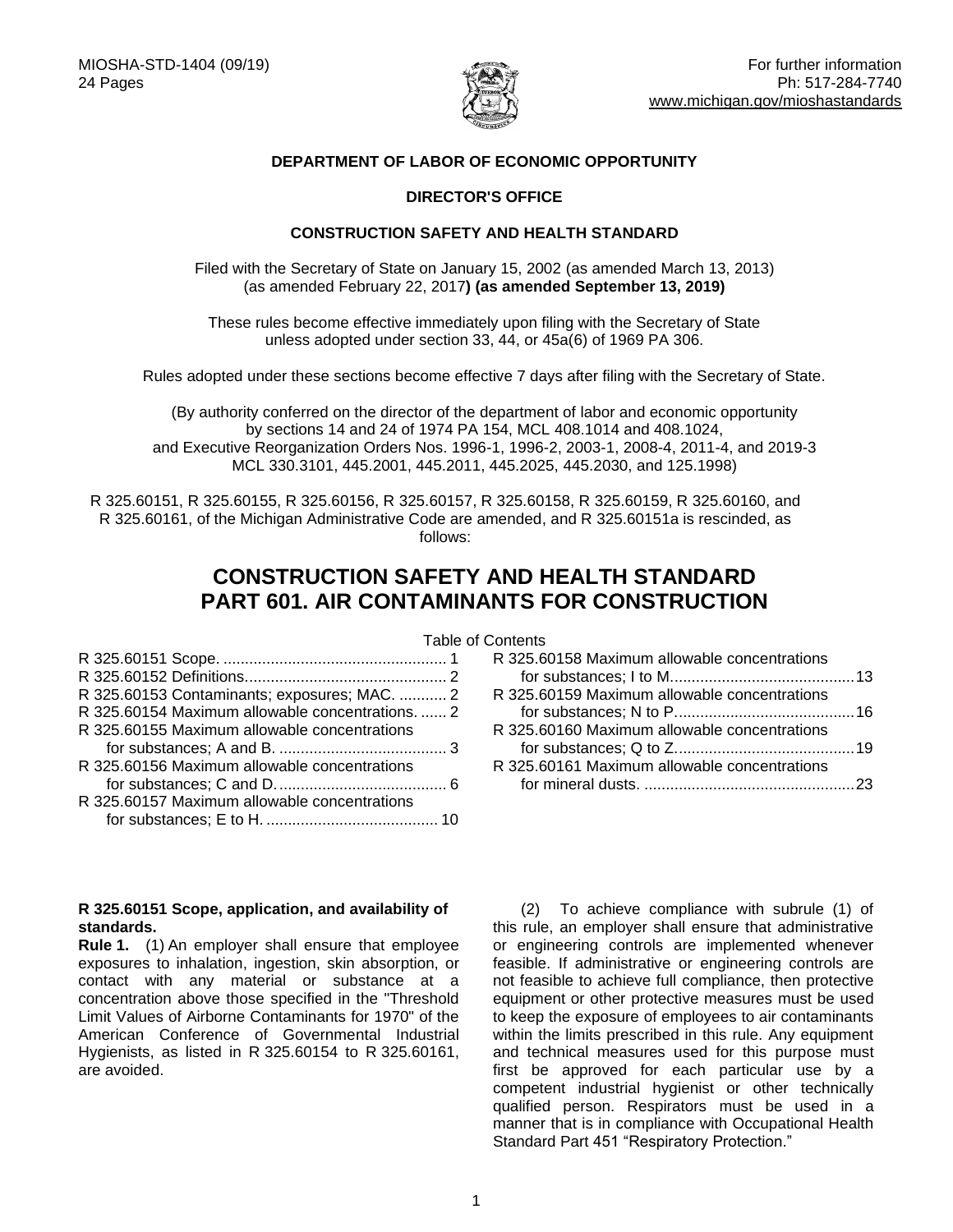(3) General Industry Safety and Health Standard Part 302 "Vinyl Chloride," applies to the exposure of every employee to vinyl chloride in every employment and place of employment covered by these rules in place of any different standard on exposure to vinyl chloride that would otherwise be applicable under subrule (1) of this rule.

(4) The "Threshold Limit Values (TLV) of the American Conference of Governmental Industrial Hygienists (A.C.G.I.H.) for 1970" appear in R 325.60153 to R 325.60161. The Threshold Limit Values identified in these rules as Maximum Allowable Concentrations (MAC) are specified in these rules.

(5) These rules do not apply to the following types of employment:

- (a) Agriculture.
- (b) Domestic.
- (c) Mining.
- (d) General industry work.

(6) Exposure to air contaminants in general industry work is covered by General Industry Safety and Health Standard Part 301 "Air Contaminants for General Industry," as referenced in R 325.60151a.

(7) The following Michigan Occupational Safety and Health Administration (MIOSHA) standards are referenced in these rules. Up to 5 copies of these standards may be obtained at no charge from the Michigan Department of Labor and Economic Opportunity, MIOSHA Regulatory Services Section, 530 West Allegan Street, P.O. Box 30643, Lansing, Michigan, 48909-8143 or via the internet at the following website:

[www.michigan.gov/mioshastandards.](http://www.michigan.gov/mioshastandards) For quantities greater than 5, the cost, as of the time of adoption of these rules, is 4 cents per page.

(a) General Industry Safety and Health Standard Part 301. "Air Contaminants for General Industry," R 325.51101 to R 325.51108.

(b) General Industry Safety and Health Standard Part 302. "Vinyl Chloride," R 325.51401 to R 325.51414.

(c) General Industry and Construction Safety and Health Standard Part 304. "Ethylene Oxide," R 325.51151 to R 325.51177.

(d) General Industry and Construction Safety and Health Standard Part 306. "Formaldehyde," R 325.51451 to R 325.51477.

(e) General Industry and Construction Safety and Health Standard Part 307. "Acrylonitrile," R 325.51501 to R 325.51527.

(f) General Industry and Construction Safety and Health Standard Part 308. "Inorganic Arsenic." R 325.51601 to R 325.51628.

(g) General Industry Construction Safety and Health Standard Part 311. "Benzene," R 325.77101 to R 325.77115.

(h) Occupational Health Standard Part 312. "1,3- Butadiene," R 325.50091 to R 325.50093.

(i) Occupational Health Standard Part 313. "Methylene Chloride," R 325.51651 to R 325.51653.

(j) General Industry and Construction Safety and Health Standard Part 314. "Coke Oven Emissions," R 325.50100 to R 325.50136.

(k) Occupational Health Standard Part 451. "Respiratory Protection," R 325.60051 to R 325.60052.

(l) Occupational Health Standard Part 602. "Asbestos Standards for Construction," R 325.51301 to R 325.51302.

(m) Construction Safety and Health Standard Part 603. "Lead Exposure in Construction," R 325.51983 to R 325.51993.

(n) Occupational Health Standard Part 604. "Chromium (VI) in Construction,: R 325.51995 to R 325.51997.

(o) Construction Safety and Health Standard Part 605. "Methylenedianiline (MDA) in Construction," R 325.60501 to R 325.60501.

(p) Construction Safety and Health Standard Part 609. "Cadmium in Construction," R 325.60901 to R 325.60901.

(q) Occupational Health Standard Part 690. "Silica in Construction," R 325.69001 to R 325.69015.

#### **R 325.60151a Rescinded.**

#### <span id="page-1-0"></span>**R 325.60152 Definitions.**

Rule 2. (1) "Maximum allowable concentration" or "MAC" means the threshold limit value or the timeweighted average 8-hour airborne concentration of a contaminant to which a person may be safely exposed.

(2) "Mg/m3" means milligrams of particulate per cubic meter of air.

(3) "Mppcf" means millions of particulates per cubic foot of air based on impinger samples counted by light field microscopic techniques.

(4) "Non-respirable atmosphere" means an atmosphere that contains insufficient oxygen, or an elevated level of contaminants that may render a person incapable of self-rescue.

(5) "Ppm" means parts of vapor or gas per million parts of air by volume at 25 degrees Celsius and 760 millimeters of mercury pressure.

(6) "Source" means a process or equipment that releases a contaminant into the air in concentrations exceeding the MAC.

#### <span id="page-1-1"></span>**R 325.60153 Contaminants; exposures; MAC.**

**Rule 3.** (1) An employer shall not allow an employee to be exposed to a contaminant at concentrations in excess of the MAC as listed in R 325.60154 to R 325.60161.

(2) An employer shall not allow an employee to be exposed to a contaminant or combination of contaminants in concentrations that are hazardous or injurious to the person's health.

#### <span id="page-1-2"></span>**R 325.60154 Maximum allowable concentrations.**

**Rule 4**. (1) Maximum allowable concentrations of air contaminants based on a repeated 8-hour work day exposure are listed in tables 1 to 7 in R 325.60155 to R 325.60161.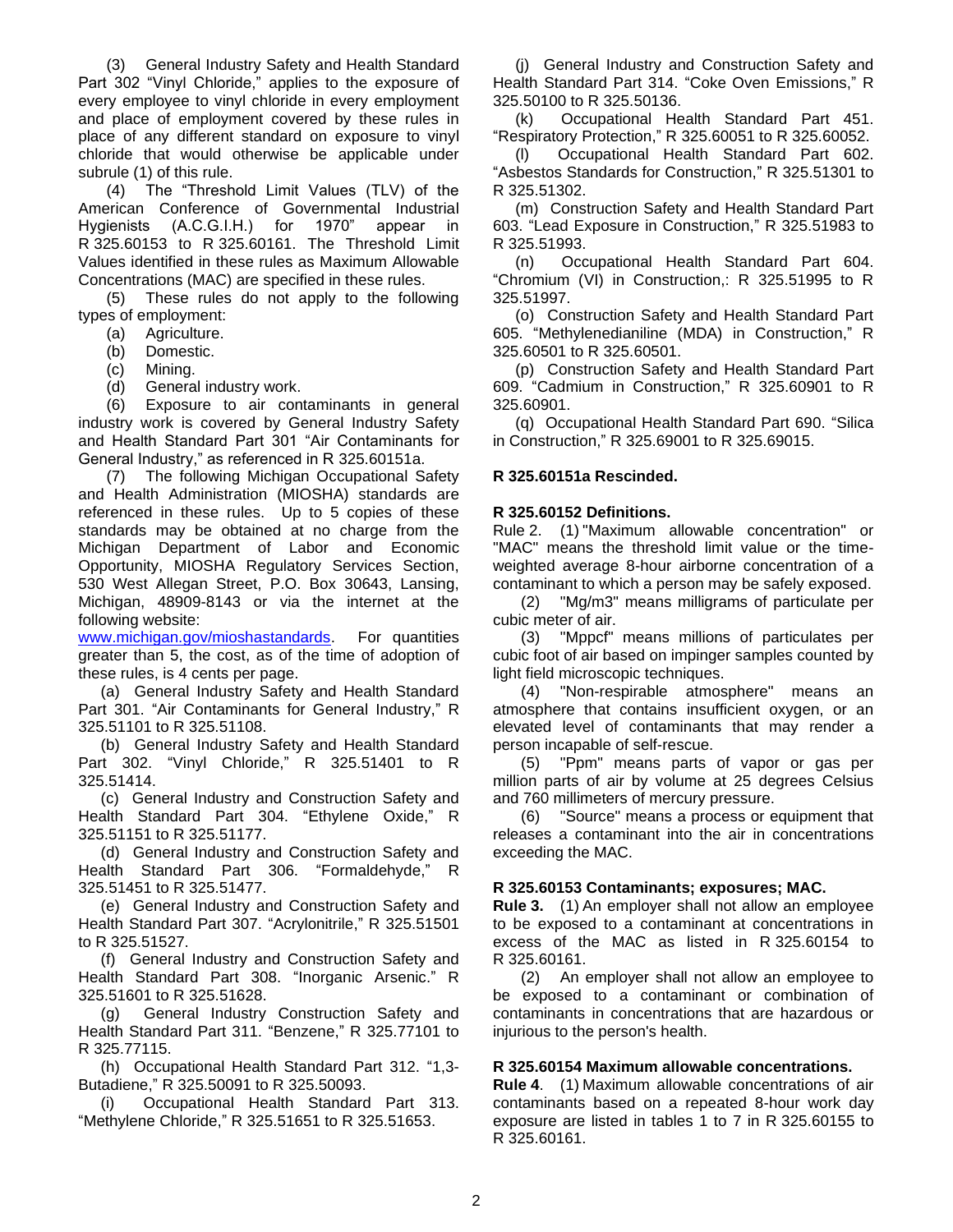(2) A substance in tables 1 to 6 that is preceded by the letter A, C, S, or STEL is an especially hazardous contaminant and all the following precautions shall be taken:

(a) If the substance is preceded by the letter "A", then an employer shall ensure that an employee or any part of an employee's anatomy is not exposed to, or allowed to come in contact with, the substance by means of any respiratory, oral, or skin route.

(b) If the substance is preceded by the letter "C", then its MAC means the highest concentration at which an employer may allow a person to be exposed at any time unless noted otherwise. This concentration is commonly referred to as a "ceiling."

(c) If the substance is preceded by the letter "S", then an employer shall ensure that precautions are taken to prevent skin absorption.

(d) If the substance is preceded by "STEL", then it means the STEL listed. For example, an employee's 15-minute, time-weighted average exposure, shall not be exceeded at any time during a work day. The STEL is commonly referred to as the "short-term exposure limit."

<span id="page-2-0"></span>

| R 325.60155 Maximum allowable concentrations for substances; A and B. |
|-----------------------------------------------------------------------|
| <b>Rule 5.</b> Table 1 for substances A and B, are as follows:        |

| <b>TABLE 1</b><br><b>MAXIMUM ALLOWABLE CONCENTRATIONS FOR SUBSTANCES; A AND B</b> |                                                  |                                 |                |                         |
|-----------------------------------------------------------------------------------|--------------------------------------------------|---------------------------------|----------------|-------------------------|
|                                                                                   |                                                  | CAS No.1                        |                | <b>MAC/Ceiling/STEL</b> |
|                                                                                   | <b>SUBSTANCE</b>                                 |                                 | ppm            | mg/m <sup>3</sup>       |
|                                                                                   | Abate                                            | 3383-96-8                       |                | 15                      |
|                                                                                   | Acetaldehyde                                     | 75-07-0                         | 200            | 360                     |
|                                                                                   | Acetic acid                                      | 64-19-7                         | 10             | 25                      |
|                                                                                   | Acetic anhydride                                 | 108-24-7                        | 5              | 20                      |
|                                                                                   | Acetone                                          | 67-64-1                         | 1,000          | 2,400                   |
|                                                                                   | Acetonitrile                                     | 75-05-8                         | 40             | 70                      |
|                                                                                   | Acetylene<br>Inert gas                           |                                 |                |                         |
|                                                                                   | Acetylene dichloride<br>See 1,2-Dichloroethylene |                                 |                |                         |
|                                                                                   | Acetylene tetrabromide                           | 79-27-6                         | $\mathbf{1}$   | 14                      |
|                                                                                   | Acrolein                                         | 107-02-8                        | 0.1            | 0.25                    |
| S                                                                                 | Acrylamide                                       | 79-06-1                         | $- - -$        | 0.3                     |
| S                                                                                 | Acrylonitrile                                    | See GI & CS 307. Acrylonitrile* |                |                         |
| S                                                                                 | Aldrin                                           | 309-00-2                        | ---            | 0.25                    |
| S                                                                                 | Allyl alcohol                                    | 107-18-6                        | $\overline{2}$ | 5                       |
|                                                                                   | Allyl chloride                                   | 107-05-1                        | 1              | 3                       |
| $\mathsf{C}$                                                                      | Allyl glycidyl ether (AGE)                       | 106-92-3                        | 10             | 45                      |
|                                                                                   | Allyl propyl disulfide                           | 2179-59-1                       | $\overline{2}$ | 12                      |
|                                                                                   | Alundum (Al2O3)                                  |                                 |                | Inert dust              |
|                                                                                   | 2-Aminoethanol<br>See Ethanolamine               |                                 |                |                         |
|                                                                                   | 2-Aminopyridine                                  | 504-29-0                        | 0.5            | 2                       |
|                                                                                   | Ammonia                                          | 7664-41-7                       | 50             | 35                      |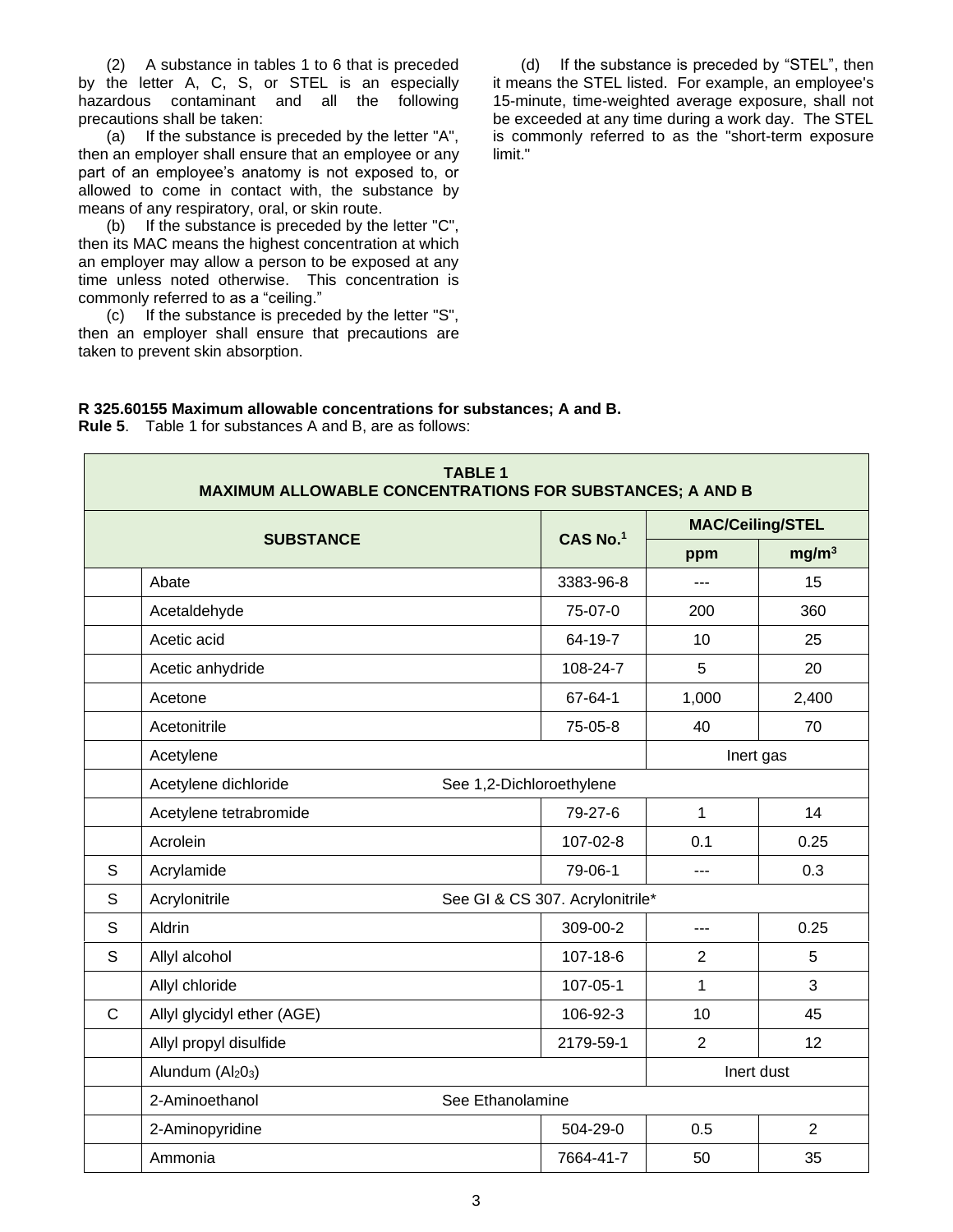| <b>TABLE 1</b><br><b>MAXIMUM ALLOWABLE CONCENTRATIONS FOR SUBSTANCES; A AND B</b> |                                                           |                                     |                              |                               |  |
|-----------------------------------------------------------------------------------|-----------------------------------------------------------|-------------------------------------|------------------------------|-------------------------------|--|
|                                                                                   |                                                           |                                     | <b>MAC/Ceiling/STEL</b>      |                               |  |
|                                                                                   | <b>SUBSTANCE</b>                                          | CAS No.1                            | ppm                          | mg/m <sup>3</sup>             |  |
|                                                                                   | Ammonium sulfamate (amate)                                | 7773-06-0                           |                              | 15                            |  |
|                                                                                   | n-Amyl acetate                                            | 628-63-7                            | 100                          | 525                           |  |
|                                                                                   | sec-Amyl acetate                                          | 626-38-0                            | 125                          | 650                           |  |
| S                                                                                 | Aniline                                                   | 62-53-3                             | 5                            | 19                            |  |
| S                                                                                 | Anisidine (o- and p-isomers)                              | 29191-52-4                          | ---                          | 0.5                           |  |
|                                                                                   | Antimony and compounds (as Sb)                            | 7440-36-0                           | ---                          | 0.5                           |  |
|                                                                                   | ANTU (alpha naphthylthiourea)                             | 86-88-4                             | ---                          | 0.3                           |  |
|                                                                                   | Argon                                                     |                                     | Inert gas                    |                               |  |
|                                                                                   | Arsenic, inorganic compounds                              | See GI & CS 308. Inorganic Arsenic* |                              |                               |  |
|                                                                                   | Arsenic, organic compounds (as As)                        | 7440-38-2                           | ---                          | 0.5                           |  |
|                                                                                   | Arsine                                                    | 7784-42-1                           | 0.05                         | 0.2                           |  |
| S                                                                                 | Azinphos-methyl                                           | 86-50-0                             |                              | 0.2                           |  |
|                                                                                   | Barium (soluble compounds)                                | 7440-39-3                           | ---                          | 0.5                           |  |
|                                                                                   | See GI & CS 311. Benzene*<br>Benzene (benzol)             |                                     |                              |                               |  |
| A, S                                                                              | Benzidine                                                 | 92-87-5                             | ---                          | $---$                         |  |
|                                                                                   | See Quinone<br>p-Benzoquinone                             |                                     |                              |                               |  |
|                                                                                   | Benzoyl peroxide                                          | 94-36-0                             | $---$                        | 5                             |  |
|                                                                                   | Benzyl chloride                                           | 100-44-7                            | 1                            | 5                             |  |
|                                                                                   |                                                           |                                     | MAC/Ceiling/STEL             |                               |  |
|                                                                                   |                                                           |                                     | <b>STEL</b>                  | <b>MAC</b>                    |  |
|                                                                                   |                                                           | ppm                                 | mg/m <sup>3</sup>            | mg/m <sup>3</sup>             |  |
|                                                                                   | Beryllium and beryllium compounds (as<br>7440-41-7<br>Be) |                                     |                              | 0.0002<br>$(0.2 \,\mu g/m^3)$ |  |
| <b>STEL</b>                                                                       | Beryllium and beryllium compounds (as<br>7440-41-7<br>Be) |                                     | 0.002<br>$(2.0 \,\mu g/m^3)$ |                               |  |
|                                                                                   | Biphenyl<br>See Diphenyl                                  |                                     |                              |                               |  |
|                                                                                   | <b>Bisphenol A</b><br>See Diglycidyl ether                |                                     |                              |                               |  |
|                                                                                   | <b>SUBSTANCE</b>                                          | CAS No.1                            | MAC/Ceiling/STEL             |                               |  |
|                                                                                   |                                                           |                                     | ppm                          | Mg/m <sup>3</sup>             |  |
|                                                                                   | Boron oxide                                               | 1303-86-2                           | $---$                        | 15                            |  |
|                                                                                   | Boron tribromide                                          | 10294-33-4                          | $\mathbf 1$                  | 10                            |  |
| C                                                                                 | Boron trifluoride                                         | 7637-07-2                           | 1                            | 3                             |  |
|                                                                                   | <b>Bromine</b>                                            | 7726-95-6                           | 0.1                          | 0.7                           |  |
|                                                                                   | Bromine pentafluoride                                     | 7789-30-2                           | 0.1                          | 0.7                           |  |
| $\mathbb S$                                                                       | Bromoform                                                 | 75-25-2                             | 0.5                          | 5                             |  |

Г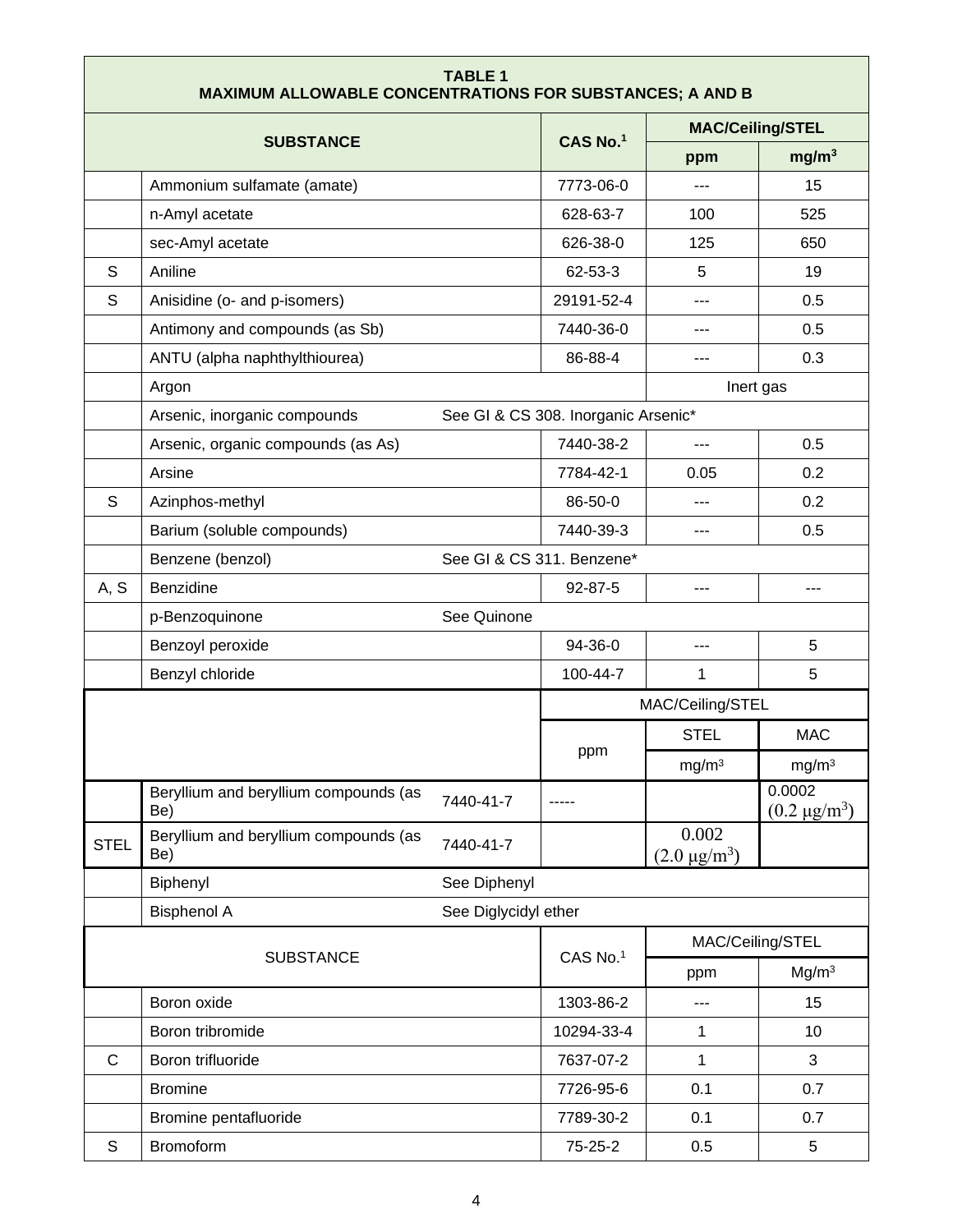<span id="page-4-0"></span>

| <b>TABLE 1</b><br><b>MAXIMUM ALLOWABLE CONCENTRATIONS FOR SUBSTANCES; A AND B</b> |                                                                                                                                                                                                                                                            |                                               |                         |                   |
|-----------------------------------------------------------------------------------|------------------------------------------------------------------------------------------------------------------------------------------------------------------------------------------------------------------------------------------------------------|-----------------------------------------------|-------------------------|-------------------|
|                                                                                   |                                                                                                                                                                                                                                                            |                                               | <b>MAC/Ceiling/STEL</b> |                   |
|                                                                                   | <b>SUBSTANCE</b>                                                                                                                                                                                                                                           | CAS No.1                                      | ppm                     | mg/m <sup>3</sup> |
|                                                                                   | See OH 312 1,3-Butadiene*<br>Butadiene (1,3-butadiene)                                                                                                                                                                                                     |                                               |                         |                   |
|                                                                                   | <b>Butanethiol</b><br>See Butyl mercaptan                                                                                                                                                                                                                  |                                               |                         |                   |
|                                                                                   | 2-Butanone                                                                                                                                                                                                                                                 | 78-93-3                                       | 200                     | 590               |
| S                                                                                 | 2-Butoxy ethanol (butyl cellosolve)                                                                                                                                                                                                                        | 111-76-2                                      | 50                      | 240               |
|                                                                                   | Butyl acetate (n-butyl acetate)                                                                                                                                                                                                                            | 123-86-4                                      | 150                     | 710               |
|                                                                                   | sec-Butyl acetate                                                                                                                                                                                                                                          | 105-46-4                                      | 200                     | 950               |
|                                                                                   | tert-Butyl acetate                                                                                                                                                                                                                                         | 540-88-5                                      | 200                     | 950               |
|                                                                                   | Butyl alcohol                                                                                                                                                                                                                                              | $71-36-3$                                     | 100                     | 300               |
|                                                                                   | sec-Butyl alcohol                                                                                                                                                                                                                                          | 78-92-2                                       | 150                     | 450               |
|                                                                                   | tert-Butyl alcohol                                                                                                                                                                                                                                         | 75-65-0                                       | 100                     | 300               |
| S, C                                                                              | <b>Butylamine</b>                                                                                                                                                                                                                                          | 109-73-9                                      | 5                       | 15                |
|                                                                                   | tert-Butyl chromate (as Cr+6)                                                                                                                                                                                                                              | See OH 604 Chromium (VI) in Construction*, ** |                         |                   |
|                                                                                   | n-Butyl glycidyl ether (BGE)                                                                                                                                                                                                                               | 2426-08-6                                     | 50                      | 270               |
|                                                                                   | Butyl mercaptan                                                                                                                                                                                                                                            | 109-79-5                                      | 0.5                     | 1.5               |
|                                                                                   | p-tert-Butyltoluene                                                                                                                                                                                                                                        | $98 - 51 - 1$                                 | 10                      | 60                |
|                                                                                   |                                                                                                                                                                                                                                                            |                                               |                         |                   |
| 1                                                                                 | The CAS number is for information only. Enforcement is based on the substance name. For an entry<br>covering more than 1 metal compound measured as the metal, the CAS number for the metal is given -<br>not the CAS number for the individual compounds. |                                               |                         |                   |
| A                                                                                 | See R 325.60154(2)(a).                                                                                                                                                                                                                                     |                                               |                         |                   |
| С                                                                                 | See R 325.60154(2)(b).                                                                                                                                                                                                                                     |                                               |                         |                   |
| S                                                                                 | See R 325.60154(2)(c).                                                                                                                                                                                                                                     |                                               |                         |                   |
| <b>STEL</b>                                                                       | See R 325.60154(2)(d).                                                                                                                                                                                                                                     |                                               |                         |                   |
| $\star$                                                                           | Caution--these rules contain extensive requirements for exposure to these substances.                                                                                                                                                                      |                                               |                         |                   |
| $***$                                                                             | If the exposure limit in OH 604 Chromium (VI) in Construction is stayed or is otherwise not in effect, the<br>exposure limit is a ceiling of 0.1 mg/m <sup>3</sup> and has an "S" notation.                                                                |                                               |                         |                   |
|                                                                                   | All MIOSHA Standards shown in this table<br>are referenced in R 325.60151.                                                                                                                                                                                 |                                               |                         |                   |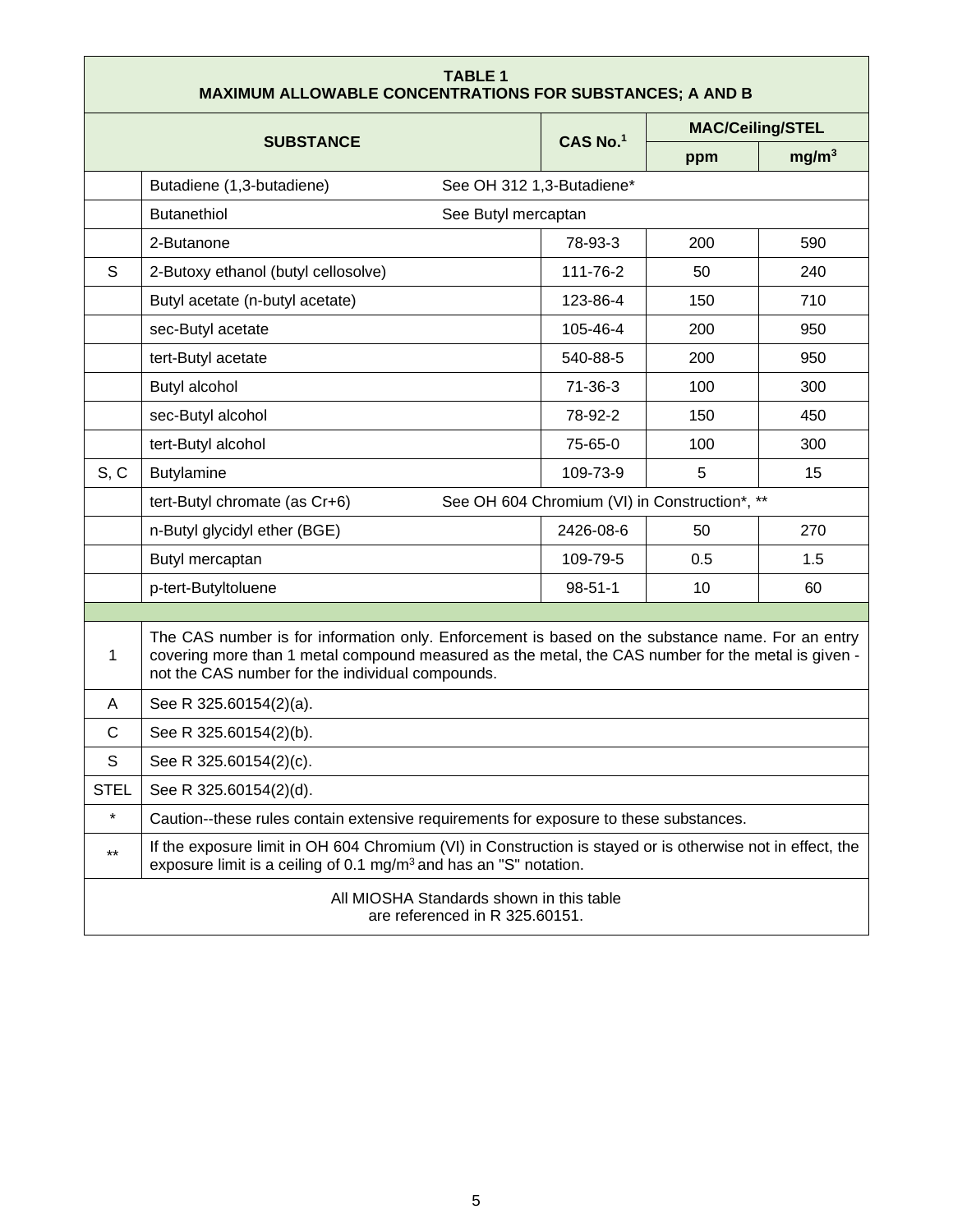## **R 325.60156 Maximum allowable concentrations for substances; C and D.**

**Rule 6**. Table 2 for substances C and D, are as follows:

| <b>TABLE 2</b><br><b>MAXIMUM ALLOWABLE CONCENTRATIONS FOR SUBSTANCES; C AND D</b> |                                                   |                                      |            |                         |
|-----------------------------------------------------------------------------------|---------------------------------------------------|--------------------------------------|------------|-------------------------|
|                                                                                   | <b>SUBSTANCE</b>                                  | CAS No.1                             |            | <b>MAC/Ceiling/STEL</b> |
|                                                                                   |                                                   |                                      | ppm        | mg/m <sup>3</sup>       |
|                                                                                   | Cadmium and cadmium compounds                     | See CS 609. Cadmium in Construction* |            |                         |
|                                                                                   | Calcium arsenate                                  |                                      | $---$      | 1                       |
|                                                                                   | Calcium carbonate                                 | 1317-65-3                            |            | Inert dust              |
|                                                                                   | Calcium oxide                                     | 1305-78-8                            | $---$      | 5                       |
|                                                                                   | Camphor (synthetic)                               | 76-22-2                              | 2          | $---$                   |
|                                                                                   | Carbaryl (Sevin®)                                 | 63-25-2                              | $---$      | 5                       |
|                                                                                   | Carbon black                                      | 1333-86-4                            | $---$      | 3.5                     |
|                                                                                   | Carbon dioxide                                    | 124-38-9                             | 5,000      | 9,000                   |
| S                                                                                 | Carbon disulfide                                  | $75-15-0$                            | 20         | 60                      |
|                                                                                   | Carbon monoxide                                   | 630-08-0                             | 50         | 55                      |
| S, C                                                                              | Carbon tetrachloride                              | 56-23-5                              | 10         | 65                      |
|                                                                                   | Cellulose (paper fiber)                           | 9004-34-6                            | Inert dust |                         |
| S                                                                                 | Chlordane                                         | 57-74-9                              | ---        | 0.5                     |
| S                                                                                 | Chlorinated camphene                              | 8001-35-2                            |            | 0.5                     |
|                                                                                   | Chlorinated diphenyl oxide                        | 55720-99-5<br>or<br>31242-93-0       |            | 0.5                     |
|                                                                                   | Chlorine                                          | 7782-50-5                            | 1          | 3                       |
|                                                                                   | Chlorine dioxide                                  | 10049-04-4                           | 0.1        | 0.3                     |
| C                                                                                 | Chlorine trifluoride                              | 7790-91-2                            | 0.1        | 0.4                     |
| $\mathsf{C}$                                                                      | Chloroacetaldehyde                                | 107-20-0                             | 1          | 3                       |
|                                                                                   | alpha-Chloroacetophenone (Phenacyl chloride)      | 532-27-4                             | 0.05       | 0.3                     |
|                                                                                   | Chlorobenzene (mono chlorobenzene)                | 108-90-7                             | 75         | 350                     |
|                                                                                   | o-Chlorobenzylidene malononitrile (OCBM)          | 2698-41-1                            | 0.05       | 0.4                     |
|                                                                                   | Chlorobromomethane                                | 74-97-5                              | 200        | 1,050                   |
|                                                                                   | 2-Chloro-1,3-butadiene<br>See Chloroprene         |                                      |            |                         |
| $\mathsf S$                                                                       | Chlorodiphenyl (42% Chlorine)                     | 53469-21-9                           | $---$      | $\mathbf{1}$            |
| S                                                                                 | Chlorodiphenyl (54% Chlorine)                     | 11097-69-1                           | $---$      | 0.5                     |
|                                                                                   | See Epichlorohydrin<br>1-Chloro-2,3-epoxy propane |                                      |            |                         |
|                                                                                   | 2-Chloroethanol                                   | See Ethylene chlorohydrin            |            |                         |
|                                                                                   | Chloroethylene<br>See Vinyl chloride              |                                      |            |                         |
| $\mathsf C$                                                                       | Chloroform (Trichloromethane)                     | 67-66-3                              | 50         | 240                     |
|                                                                                   | 1-Chloro-1-nitropropane                           | 600-25-9                             | 20         | 100                     |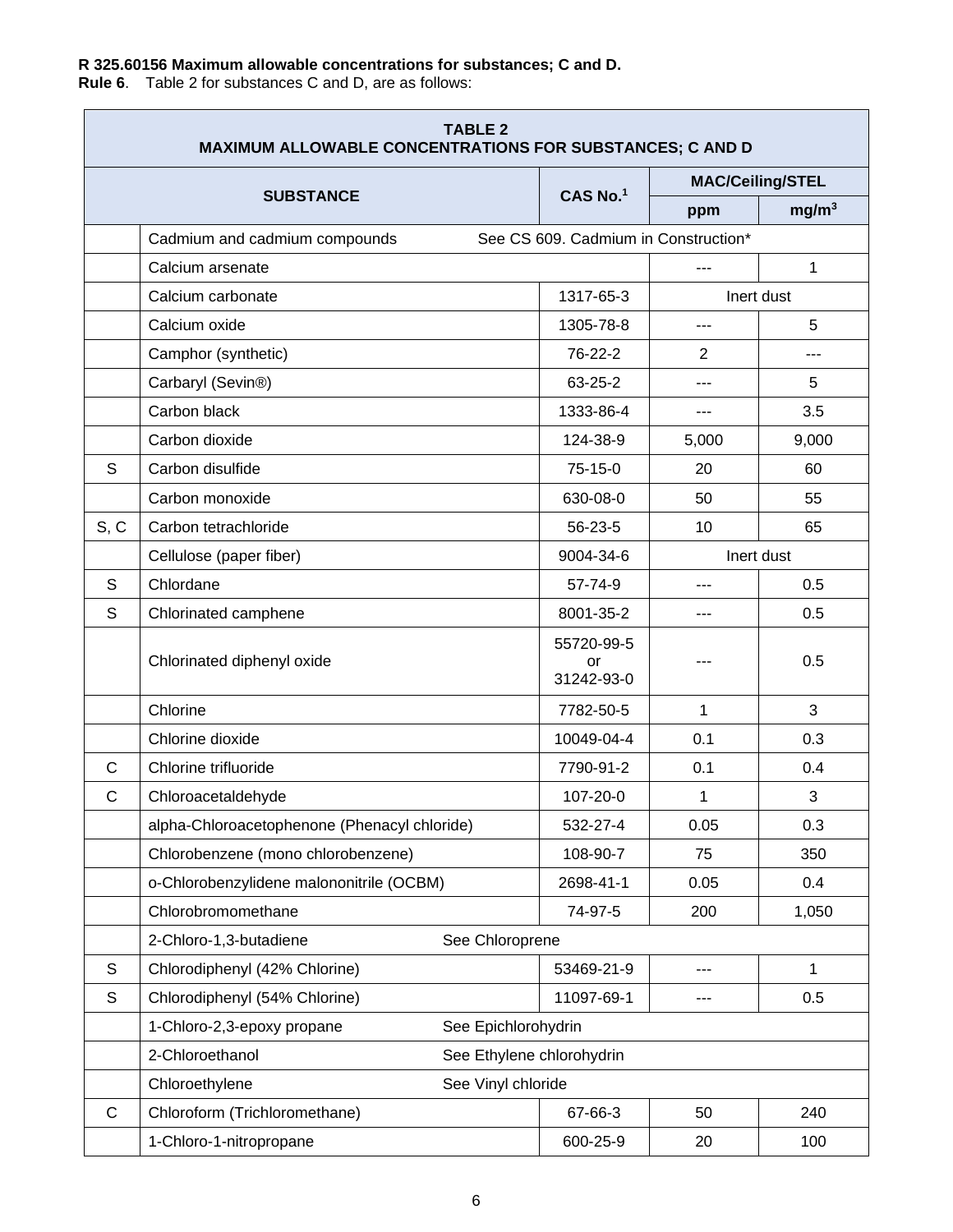| <b>TABLE 2</b><br><b>MAXIMUM ALLOWABLE CONCENTRATIONS FOR SUBSTANCES; C AND D</b> |                                                                                                                      |                                                |            |                         |  |
|-----------------------------------------------------------------------------------|----------------------------------------------------------------------------------------------------------------------|------------------------------------------------|------------|-------------------------|--|
|                                                                                   |                                                                                                                      |                                                |            | <b>MAC/Ceiling/STEL</b> |  |
|                                                                                   | <b>SUBSTANCE</b>                                                                                                     | CAS No.1                                       | ppm        | mg/m <sup>3</sup>       |  |
|                                                                                   | Chloropicrin                                                                                                         | 76-06-2                                        | 0.1        | 0.7                     |  |
| S                                                                                 | Chloroprene (2-chloro-1,3-butadiene)                                                                                 | 126-99-8                                       | 25         | 90                      |  |
|                                                                                   | Chromic acid and chromates<br>(as $CrO3$ )                                                                           | See OH 604 Chromium (VI) in Construction*, *** |            |                         |  |
|                                                                                   | Chromium (VI) compounds                                                                                              | See OH 604 Chromium (VI) in Construction*, *** |            |                         |  |
|                                                                                   | Chromium                                                                                                             |                                                |            |                         |  |
|                                                                                   | • sol. chromic and chromous salts (as Cr)                                                                            | Varies with<br>compound                        |            | 0.5                     |  |
|                                                                                   | • Metal and insol. Salts                                                                                             | 7440-47-3                                      | $- - -$    | 1                       |  |
|                                                                                   | Coal tar pitch volatiles<br>(benzene soluble fraction: anthracene, BaP,<br>phenanthrene, acridine, chrysene, pyrene) | 65996-93-2                                     |            | 0.2                     |  |
|                                                                                   | Cobalt, metal fume and dust                                                                                          | 7440-48-4                                      |            | 0.1                     |  |
|                                                                                   | Coke oven emissions                                                                                                  | See GI & CS 314. Coke Oven Emissions*          |            |                         |  |
|                                                                                   | Copper                                                                                                               |                                                |            |                         |  |
|                                                                                   | $\bullet$ Fume                                                                                                       | 7440-50-8                                      | ---        | 0.1                     |  |
|                                                                                   | • Dusts and mists                                                                                                    |                                                |            | $\mathbf{1}$            |  |
|                                                                                   | Corundum (Al <sub>2</sub> 0 <sub>3</sub> )                                                                           |                                                | Inert dust |                         |  |
|                                                                                   | Cotton dust (raw)                                                                                                    |                                                | ---        | 1                       |  |
|                                                                                   | Crag® herbicide                                                                                                      | 136-78-7                                       | ---        | 15                      |  |
| S                                                                                 | Cresol (all isomers)                                                                                                 | 1319-77-3                                      | 5          | 22                      |  |
|                                                                                   | Crotonaldehyde                                                                                                       | 123-73-9<br>4170-30-3                          | 2          | 6                       |  |
| S                                                                                 | Cumene                                                                                                               | 98-82-8                                        | 50         | 245                     |  |
| S                                                                                 | Cyanide (as CN)                                                                                                      | Varies with<br>compound                        |            | 5                       |  |
|                                                                                   | Cyanogen                                                                                                             | 460-19-5                                       | 10         | ---                     |  |
|                                                                                   | Cyclohexane                                                                                                          | 110-82-7                                       | 300        | 1,050                   |  |
|                                                                                   | Cyclohexanol                                                                                                         | 108-93-0                                       | 50         | 200                     |  |
|                                                                                   | Cyclohexanone                                                                                                        | 108-94-1                                       | 50         | 200                     |  |
|                                                                                   | Cyclohexene                                                                                                          | 110-83-8                                       | 300        | 1,015                   |  |
|                                                                                   | Cyclopentadiene                                                                                                      | 542-92-7                                       | 75         | 200                     |  |
|                                                                                   | $2,4-D$                                                                                                              | 94-75-7                                        |            | 10                      |  |
| S                                                                                 | DDT (Dichlorodiphenyl-trichloroethane)                                                                               | $50 - 29 - 3$                                  | ---        | $\mathbf{1}$            |  |
|                                                                                   | <b>DDVP</b><br>See Dichlorvos                                                                                        |                                                |            |                         |  |
| S                                                                                 | Decaborane                                                                                                           | 17702-41-9                                     | 0.05       | 0.3                     |  |
| S                                                                                 | Demeton®                                                                                                             | 8065-48-3                                      | ---        | 0.1                     |  |

Ē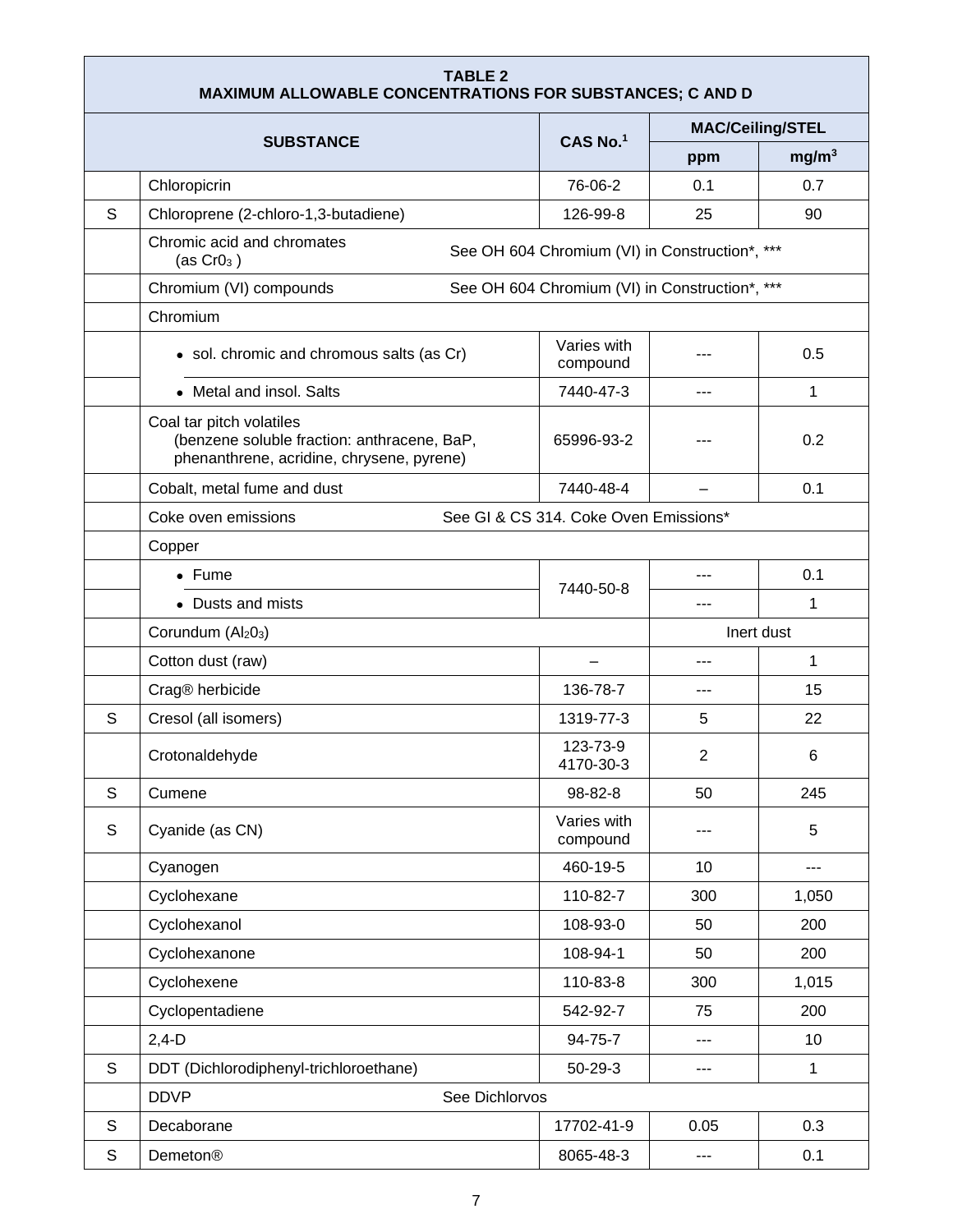| <b>TABLE 2</b><br><b>MAXIMUM ALLOWABLE CONCENTRATIONS FOR SUBSTANCES; C AND D</b> |                                                       |                |              |                         |
|-----------------------------------------------------------------------------------|-------------------------------------------------------|----------------|--------------|-------------------------|
|                                                                                   |                                                       |                |              | <b>MAC/Ceiling/STEL</b> |
|                                                                                   | <b>SUBSTANCE</b>                                      | CAS No.1       | ppm          | mg/m <sup>3</sup>       |
|                                                                                   | Diacetone alcohol<br>(4-hydroxy-4-methyl-2-pentanone) | 123-42-2       | 50           | 240                     |
|                                                                                   | 1,2-Diainoethane<br>See Ethylenediamine               |                |              |                         |
|                                                                                   | Diazomethane                                          | 334-88-3       | 0.2          | 0.4                     |
|                                                                                   | <b>Diborane</b>                                       | 19287-45-7     | 0.1          | 0.1                     |
| S, C                                                                              | 1,2-Dibromoethane (ethylene dibromide)                | 106-93-4       | 25           | 190                     |
|                                                                                   | Dibutyl phosphate                                     | 107-66-4       | $\mathbf{1}$ | 5                       |
|                                                                                   | Dibutyl phthalate                                     | 84-74-2        | ---          | 5                       |
| C                                                                                 | Dichloroacetylene                                     | 7572-29-4      | 0.1          | 0.4                     |
| C                                                                                 | o-Dichlorobenzene                                     | $95 - 50 - 1$  | 50           | 300                     |
|                                                                                   | p-Dichlorobenzene                                     | 106-46-7       | 75           | 450                     |
|                                                                                   | Dichlorodifluoromethane                               | $75 - 71 - 8$  | 1,000        | 4,950                   |
|                                                                                   | 1,3-Dichloro-5, 5-dimethyl hydantoin                  | 118-52-5       | $---$        | 0.2                     |
|                                                                                   | 1,1-Dichloroethane                                    | 75-34-3        | 100          | 400                     |
|                                                                                   | 1,2-Dichloroethane                                    | 107-06-2       | 50           | 200                     |
|                                                                                   | 1,2-Dichloroethylene                                  | 540-59-0       | 200          | 790                     |
| S, C                                                                              | Dichloroethyl ether                                   | $111 - 44 - 4$ | 15           | 90                      |
|                                                                                   | Dichloromethane<br>See Methylene chloride             |                |              |                         |
|                                                                                   | Dichloromonofluoromethane                             | 75-69-4        | 1,000        | 4,200                   |
| C                                                                                 | 1,1-Dichloro-1-nitroethane                            | 594-72-9       | 10           | 60                      |
|                                                                                   | See Propylene dichloride<br>1,2-Dichloropropane       |                |              |                         |
|                                                                                   | Dichlorotetrafluoroethane                             | 76-14-2        | 1,000        | 7,000                   |
| S                                                                                 | Dichlorvos (DDVP)                                     | 62-73-7        | $---$        | 1                       |
| $\mathsf S$                                                                       | Dieldrin                                              | $60 - 57 - 1$  | $---$        | 0.25                    |
|                                                                                   | Diethylamine                                          | 109-89-7       | 25           | 75                      |
| S                                                                                 | Diethylamino, ethanol                                 | 100-37-8       | 10           | 50                      |
| S, C                                                                              | Diethylene triamine                                   | 111-40-0       | 10           | 42                      |
|                                                                                   | Diethyl ether<br>See Ethyl ether                      |                |              |                         |
|                                                                                   | Difluorodibromomethane                                | 75-61-6        | 100          | 860                     |
| $\mathsf C$                                                                       | Diglycidyl ether (DGE)                                | 2238-07-5      | 0.5          | 2.8                     |
|                                                                                   | Dihydroxybenzene<br>See Hydroquinone                  |                |              |                         |
|                                                                                   | Diisobutyl ketone                                     | 108-83-8       | 50           | 290                     |
| S                                                                                 | Diisopropylamine                                      | 108-18-9       | 5            | 20                      |
|                                                                                   | Dimethoxymethane<br>See Methylal                      |                |              |                         |
| $\mathsf S$                                                                       | Dimethyl acetamide                                    | 127-19-5       | 10           | 35                      |

г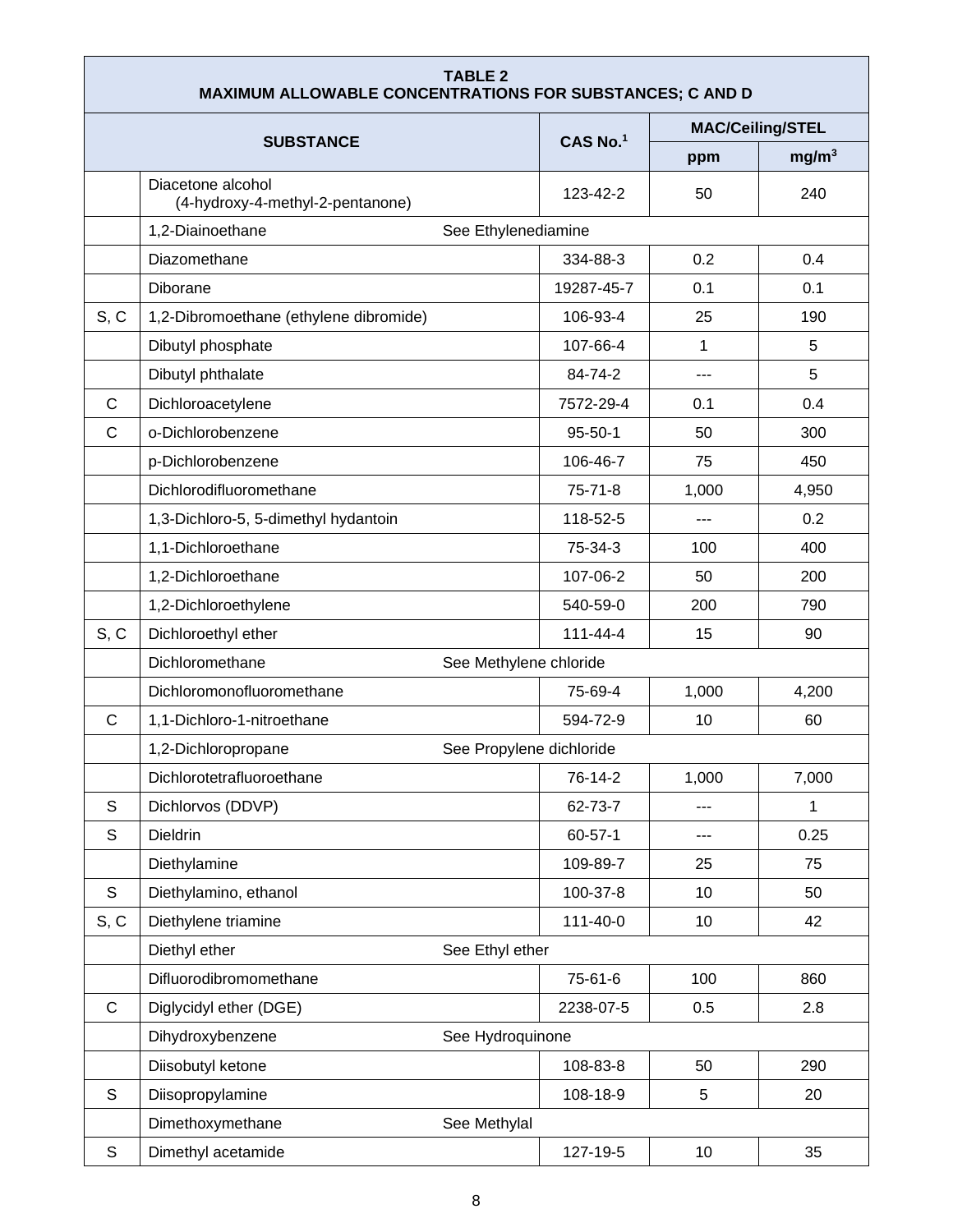| <b>TABLE 2</b><br><b>MAXIMUM ALLOWABLE CONCENTRATIONS FOR SUBSTANCES; C AND D</b> |                                                                                                                                                                                                                                                            |                                          |                         |                   |
|-----------------------------------------------------------------------------------|------------------------------------------------------------------------------------------------------------------------------------------------------------------------------------------------------------------------------------------------------------|------------------------------------------|-------------------------|-------------------|
|                                                                                   |                                                                                                                                                                                                                                                            |                                          | <b>MAC/Ceiling/STEL</b> |                   |
|                                                                                   | <b>SUBSTANCE</b>                                                                                                                                                                                                                                           | CAS No.1                                 | ppm                     | mg/m <sup>3</sup> |
|                                                                                   | Dimethylamine                                                                                                                                                                                                                                              | 124-40-3                                 | 10                      | 18                |
|                                                                                   | Dimethylaminobenzene<br>See Xylidene                                                                                                                                                                                                                       |                                          |                         |                   |
| S                                                                                 | Dimethylaniline (N-dimethylaniline)                                                                                                                                                                                                                        | 121-69-7                                 | 5                       | 25                |
|                                                                                   | Dimethylbenzene<br>See Xylene                                                                                                                                                                                                                              |                                          |                         |                   |
|                                                                                   | Dimethyl-1, 2-dibromo-2,<br>2-dichloroethyl phosphate (Dibrom®)                                                                                                                                                                                            | 300-76-5                                 |                         | 3                 |
| S                                                                                 | Dimethylformamide                                                                                                                                                                                                                                          | 68-12-2                                  | 10                      | 30                |
|                                                                                   | 2,6-Dimethylheptanone<br>See Diisobutyl ketone                                                                                                                                                                                                             |                                          |                         |                   |
| S                                                                                 | 1,1-Dimethylhydrazine                                                                                                                                                                                                                                      | $57-14-7$                                | 0.5                     | 1                 |
|                                                                                   | Dimethylphthalate                                                                                                                                                                                                                                          | $131 - 11 - 3$                           | ---                     | 5                 |
| S                                                                                 | Dimethyl sulfate                                                                                                                                                                                                                                           | $77 - 78 - 1$                            | 1                       | 5                 |
| S                                                                                 | Dinitrobenzene (all isomers)                                                                                                                                                                                                                               | 99-65-0<br>528-29-0<br>100-25-4          |                         | 1                 |
| S                                                                                 | Dinitro-o-cresol                                                                                                                                                                                                                                           | 534-52-1                                 |                         | 0.2               |
| S                                                                                 | Dinitrotoluene                                                                                                                                                                                                                                             | 25321-14-6                               | ---                     | 1.5               |
| S                                                                                 | Dioxane (diethylene dioxide)                                                                                                                                                                                                                               | 123-91-1                                 | 100                     | 360               |
|                                                                                   | Diphenyl                                                                                                                                                                                                                                                   | 92-52-4                                  | 0.2                     | $\mathbf{1}$      |
|                                                                                   | Diphenylamine                                                                                                                                                                                                                                              | 122-39-4                                 | $---$                   | 10                |
|                                                                                   | Diphenylmethane diisocyanate                                                                                                                                                                                                                               | See Methylene bisphenyl isocyanate (MDI) |                         |                   |
| S                                                                                 | Dipropylene glycol methyl ether                                                                                                                                                                                                                            | 34590-94-8                               | 100                     | 600               |
|                                                                                   | Di-sec-octyl phthalate<br>(di-2-ethylhexylphthalate)                                                                                                                                                                                                       | 117-81-7                                 | $--$                    | 5                 |
|                                                                                   |                                                                                                                                                                                                                                                            |                                          |                         |                   |
| 1                                                                                 | The CAS number is for information only. Enforcement is based on the substance name. For an entry<br>covering more than 1 metal compound measured as the metal, the CAS number for the metal is given -<br>not the CAS number for the individual compounds. |                                          |                         |                   |
| A                                                                                 | See R 325.60154(2)(a).                                                                                                                                                                                                                                     |                                          |                         |                   |
| C                                                                                 | See R 325.60154(2)(b).                                                                                                                                                                                                                                     |                                          |                         |                   |
| S                                                                                 | See R 325.60154(2)(c).                                                                                                                                                                                                                                     |                                          |                         |                   |
| <b>STEL</b>                                                                       | See R 325.60154(2)(d).                                                                                                                                                                                                                                     |                                          |                         |                   |
| $\star$                                                                           | Caution--these rules contain extensive requirements for exposure to these substances.                                                                                                                                                                      |                                          |                         |                   |
| $***$                                                                             | If the exposure limit in OH 604 Chromium (VI) in Construction is stayed or is otherwise not in effect, the<br>exposure limit is 0.1 mg/m <sup>3</sup> for chromic acid and chromates ( $Cr03$ ) as an 8-hour TWA.                                          |                                          |                         |                   |
|                                                                                   | All MIOSHA Standards shown in this table<br>are referenced in R 325.60151.                                                                                                                                                                                 |                                          |                         |                   |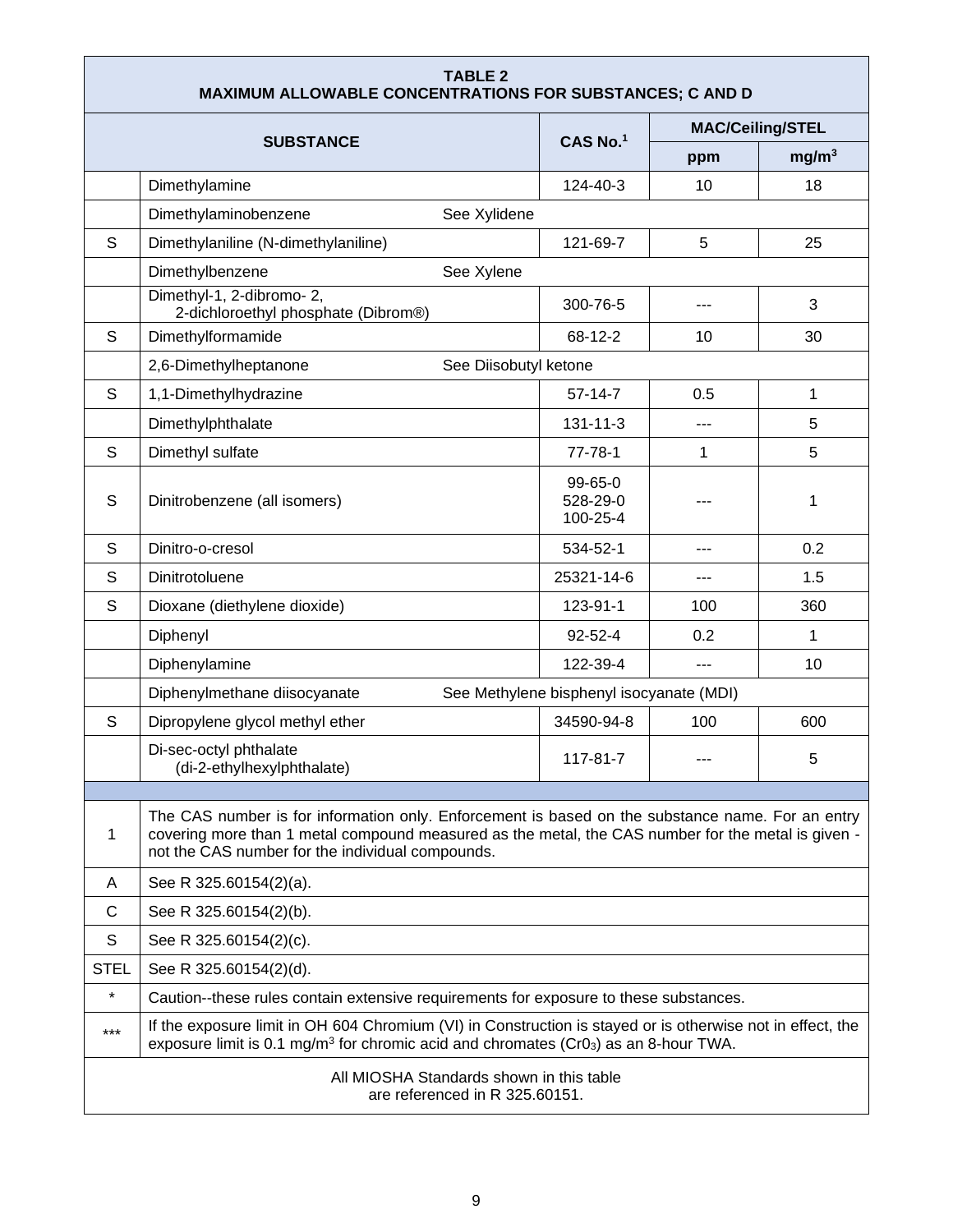## <span id="page-9-0"></span>**R 325.60157 Maximum allowable concentrations for substances; E to H.**

**Rule 7.** Table 3 for substances E to H, are as follows:

| <b>TABLE 3</b><br><b>MAXIMUM ALLOWABLE CONCENTRATIONS FOR SUBSTANCES; E TO H</b> |                                               |                               |       |                         |
|----------------------------------------------------------------------------------|-----------------------------------------------|-------------------------------|-------|-------------------------|
|                                                                                  | <b>SUBSTANCE</b>                              | CAS No.1                      |       | <b>MAC/Ceiling/STEL</b> |
|                                                                                  |                                               |                               | ppm   | mg/m <sup>3</sup>       |
|                                                                                  | Emery                                         |                               |       | Inert dust              |
| S                                                                                | Endosulfan (Thiodan®)                         | 115-29-7                      | ---   | 0.1                     |
| S                                                                                | Endrin                                        | 72-20-8                       | ---   | 0.1                     |
| S                                                                                | Epichlorohydrin                               | 106-89-8                      | 5     | 19                      |
| S                                                                                | <b>EPN</b>                                    | 2104-64-5                     | ---   | 0.5                     |
|                                                                                  | 1,2-Epoxypropane<br>See Propylene oxide       |                               |       |                         |
|                                                                                  | 2,3-Epoxy-1-propanol<br>See Glycidol          |                               |       |                         |
|                                                                                  | Ethane                                        |                               |       | Inert gas               |
|                                                                                  | Ethanethiol<br>See Ethyl mercaptan            |                               |       |                         |
|                                                                                  | Ethanolamine                                  | 141-43-5                      | 3     | 6                       |
| S                                                                                | 2-Ethoxyethanol                               | 110-80-5                      | 200   | 740                     |
| S                                                                                | 2-Ethoxyethyl acetate (cellosolve acetate)    | $111 - 15 - 9$                | 100   | 540                     |
|                                                                                  | Ethyl acetate                                 | 141-78-6                      | 400   | 1,400                   |
| S                                                                                | Ethyl acrylate                                | 140-88-5                      | 25    | 100                     |
|                                                                                  | Ethyl alcohol (ethanol)                       | 64-17-5                       | 1,000 | 1,900                   |
|                                                                                  | Ethylamine                                    | 75-04-7                       | 10    | 18                      |
|                                                                                  | Ethyl sec-amyl ketone (5-methyl-3-heptanone)  | 541-85-5                      | 25    | 130                     |
|                                                                                  | Ethyl benzene                                 | $100 - 41 - 4$                | 100   | 435                     |
|                                                                                  | Ethyl bromide                                 | 74-96-4                       | 200   | 890                     |
|                                                                                  | Ethyl butyl ketone (3-heptanone)              | 106-35-4                      | 50    | 230                     |
|                                                                                  | Ethyl chloride                                | 75-00-3                       | 1,000 | 2,600                   |
|                                                                                  | Ethyl ether                                   | 60-29-7                       | 400   | 1,200                   |
|                                                                                  | Ethyl formate                                 | 109-94-4                      | 100   | 300                     |
|                                                                                  | Ethyl mercaptan                               | 75-08-1                       | 0.5   | $\mathbf{1}$            |
|                                                                                  | Ethyl silicate                                | 78-10-4                       | 100   | 850                     |
|                                                                                  | Ethylene                                      |                               |       | Inert gas               |
| $\mathsf S$                                                                      | Ethylene chlorohydrin                         | 107-07-3                      | 5     | 16                      |
|                                                                                  | Ethylenediamine                               | $107 - 15 - 3$                | 10    | 25                      |
|                                                                                  | Ethylene dibromide<br>See 1,2-Dibromoethane   |                               |       |                         |
|                                                                                  | Ethylene dichloride<br>See 1,2-Dichloroethane |                               |       |                         |
| S, C                                                                             | Ethylene glycol dinitrate                     | 628-96-6                      | 0.2   | 1                       |
|                                                                                  | Ethylene glycol monomethyl ether acetate      | See Methyl cellosolve acetate |       |                         |
| $\mathbb S$                                                                      | Ethyleneimine                                 | 151-56-4                      | 0.5   | 1                       |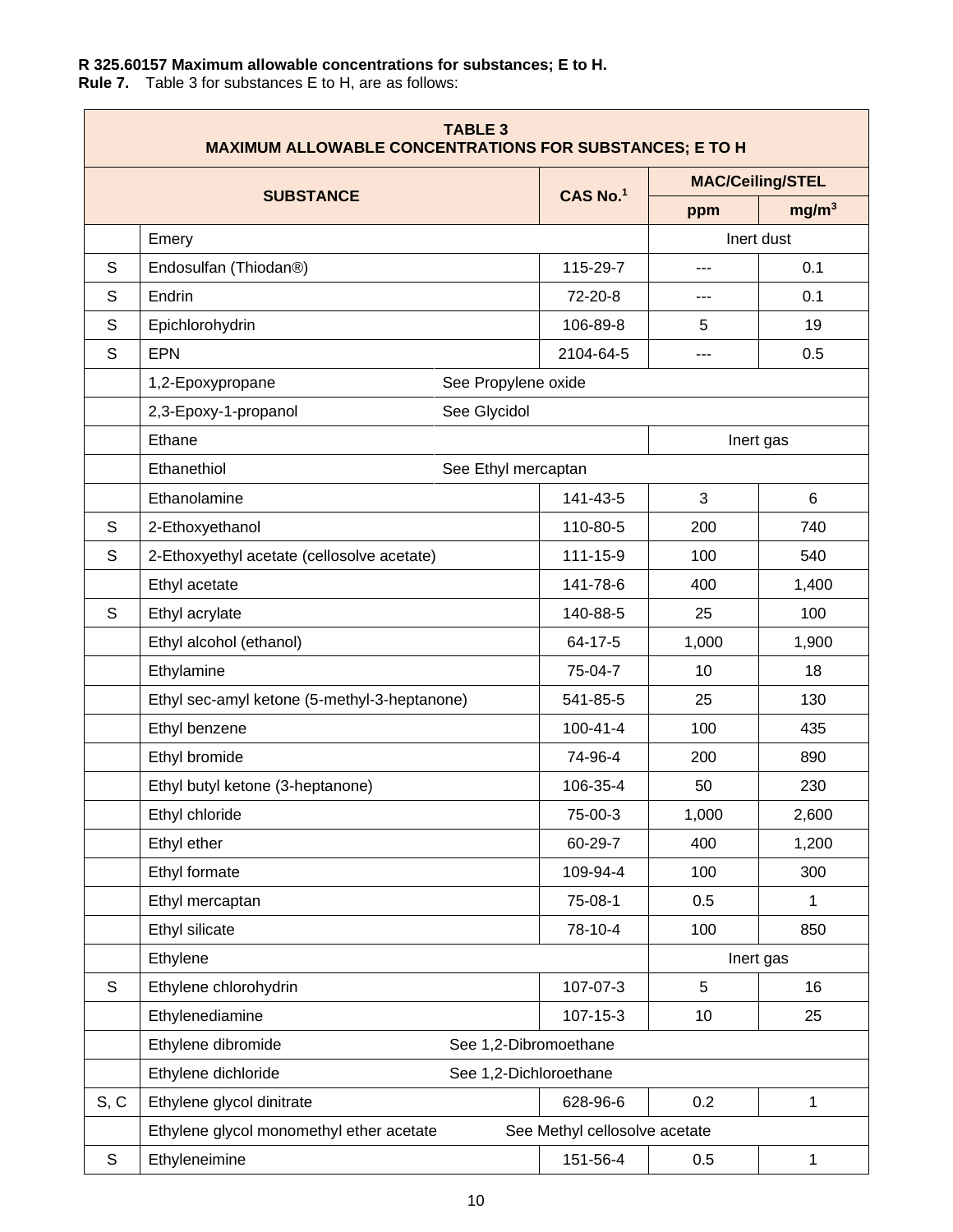| <b>TABLE 3</b><br><b>MAXIMUM ALLOWABLE CONCENTRATIONS FOR SUBSTANCES; E TO H</b> |                                                                     |                                  |              |                         |  |
|----------------------------------------------------------------------------------|---------------------------------------------------------------------|----------------------------------|--------------|-------------------------|--|
|                                                                                  |                                                                     |                                  |              | <b>MAC/Ceiling/STEL</b> |  |
|                                                                                  | <b>SUBSTANCE</b>                                                    | CAS No.1                         | ppm          | mg/m <sup>3</sup>       |  |
|                                                                                  | Ethylene oxide                                                      | See GI & CS 304. Ethylene Oxide* |              |                         |  |
|                                                                                  | Ethylidine chloride<br>See 1,1-Dichloroethane                       |                                  |              |                         |  |
| S                                                                                | N-Ethylmorpholine                                                   | 100-74-3                         | 20           | 94                      |  |
|                                                                                  | Ferbam                                                              | 14484-64-1                       | $---$        | 15                      |  |
|                                                                                  | Ferrovanadium dust                                                  | 12604-58-9                       | ---          | 1                       |  |
|                                                                                  | Fibrous glass                                                       |                                  |              | Inert dust              |  |
|                                                                                  | Fluoride (as F)                                                     | Varies with<br>compound          | ---          | 2.5                     |  |
|                                                                                  | Fluorine                                                            | 7782-41-4                        | 0.1          | 0.2                     |  |
|                                                                                  | Fluorotrichloromethane                                              | 75-69-4                          | 1,000        | 5,600                   |  |
| C                                                                                | Formaldehyde                                                        | See GI & CS 306. Formaldehyde*   |              |                         |  |
|                                                                                  | Formic acid                                                         | 64-18-6                          | 5            | 9                       |  |
| S                                                                                | Furfural                                                            | $98-01-1$                        | 5            | 20                      |  |
|                                                                                  | Furfuryl alcohol                                                    | $98-00-0$                        | 50           | 200                     |  |
|                                                                                  | Gasoline (limits will be based on aromatic hydrocarbons in mixture) |                                  |              |                         |  |
|                                                                                  | Glycerine mist<br>Inert mist                                        |                                  |              |                         |  |
|                                                                                  | Glycidol (2,3-epoxy-1-propanol)                                     | 556-52-5                         | 50           | 150                     |  |
|                                                                                  | Glycol monoethyl ether<br>See 2-Ethoxyethanol                       |                                  |              |                         |  |
|                                                                                  | Graphite (synthetic)                                                |                                  |              | Inert dust              |  |
|                                                                                  | <b>Guthion®</b><br>See Azinphos-methyl                              |                                  |              |                         |  |
|                                                                                  | Gypsum                                                              | 13397-24-5                       | Inert dust   |                         |  |
|                                                                                  | Hafnium                                                             | 7440-58-6                        | ---          | 0.5                     |  |
|                                                                                  | Helium                                                              |                                  |              | Inert gas               |  |
| S                                                                                | Heptachlor                                                          | 76-44-8                          | ---          | 0.5                     |  |
|                                                                                  | Heptane (n-heptane)                                                 | 142-82-5                         | 500          | 2,000                   |  |
| S                                                                                | Hexachloroethane                                                    | $67 - 72 - 1$                    | $\mathbf{1}$ | 10                      |  |
| S                                                                                | Hexachloronaphthalene                                               | 1335-87-1                        |              | 0.2                     |  |
|                                                                                  | Hexane (n-hexane)                                                   | 110-54-3                         | 500          | 1,800                   |  |
|                                                                                  | 2-Hexanone                                                          | 591-78-6                         | 100          | 410                     |  |
|                                                                                  | Hexone (methyl isobutyl ketone)                                     | 108-10-1                         | 100          | 410                     |  |
|                                                                                  | sec-Hexyl acetate                                                   | 108-84-9                         | 50           | 300                     |  |
| S                                                                                | Hydrazine                                                           | 302-01-2                         | 1            | 1.3                     |  |
|                                                                                  | Hydrogen                                                            |                                  |              | Inert gas               |  |
|                                                                                  | Hydrogen bromide                                                    | 10035-10-6                       | $\mathbf{3}$ | 10                      |  |
| C                                                                                | Hydrogen chloride                                                   | 7647-01-0                        | 5            | $\overline{7}$          |  |

F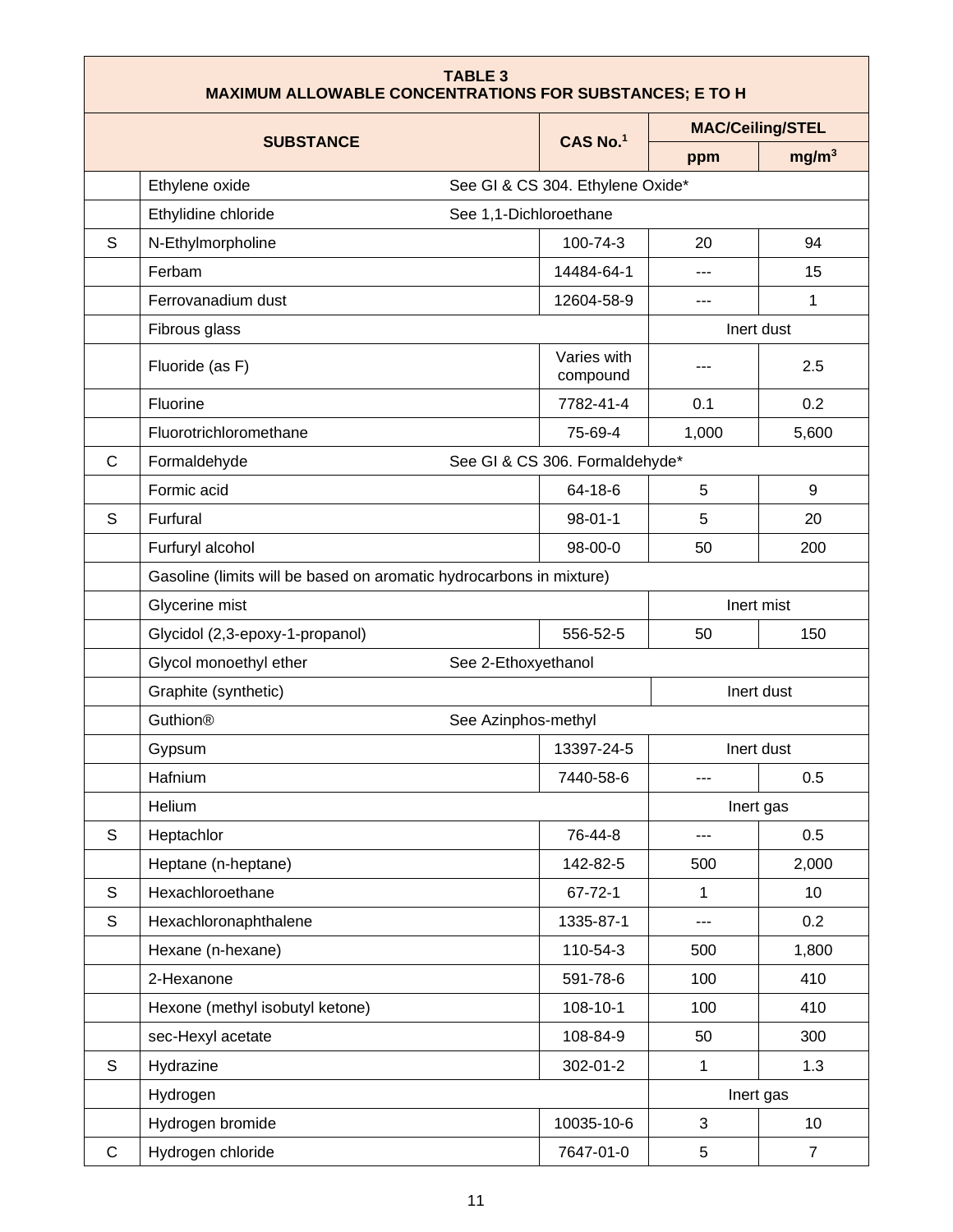| <b>TABLE 3</b><br><b>MAXIMUM ALLOWABLE CONCENTRATIONS FOR SUBSTANCES; E TO H</b>                 |                                                                                                                                                                                                                                                            |                        |                         |                   |
|--------------------------------------------------------------------------------------------------|------------------------------------------------------------------------------------------------------------------------------------------------------------------------------------------------------------------------------------------------------------|------------------------|-------------------------|-------------------|
|                                                                                                  | <b>SUBSTANCE</b>                                                                                                                                                                                                                                           | $CAS$ No. <sup>1</sup> | <b>MAC/Ceiling/STEL</b> |                   |
|                                                                                                  |                                                                                                                                                                                                                                                            |                        | ppm                     | mg/m <sup>3</sup> |
| S                                                                                                | Hydrogen cyanide                                                                                                                                                                                                                                           | 74-90-8                | 10                      | 11                |
|                                                                                                  | Hydrogen fluoride                                                                                                                                                                                                                                          | 7664-39-3              | 3                       | 2                 |
|                                                                                                  | Hydrogen peroxide                                                                                                                                                                                                                                          | 7722-84-1              | 1                       | 1.4               |
|                                                                                                  | Hydrogen selenide                                                                                                                                                                                                                                          | 7783-07-5              | 0.05                    | 0.2               |
|                                                                                                  | Hydrogen sulfide                                                                                                                                                                                                                                           | 7783-06-4              | 10                      | 15                |
|                                                                                                  | Hydroquinone                                                                                                                                                                                                                                               | 123-31-9               |                         | 2                 |
|                                                                                                  |                                                                                                                                                                                                                                                            |                        |                         |                   |
| 1                                                                                                | The CAS number is for information only. Enforcement is based on the substance name. For an entry<br>covering more than 1 metal compound measured as the metal, the CAS number for the metal is given -<br>not the CAS number for the individual compounds. |                        |                         |                   |
| A                                                                                                | See R 325.60154(2)(a).                                                                                                                                                                                                                                     |                        |                         |                   |
| $\mathsf{C}$                                                                                     | See R 325.60154(2)(b).                                                                                                                                                                                                                                     |                        |                         |                   |
| S                                                                                                | See R 325.60154(2)(c).                                                                                                                                                                                                                                     |                        |                         |                   |
| <b>STEL</b>                                                                                      | See R 325.60154(2)(d).                                                                                                                                                                                                                                     |                        |                         |                   |
| $\star$<br>Caution--these rules contain extensive requirements for exposure to these substances. |                                                                                                                                                                                                                                                            |                        |                         |                   |
| All MIOSHA Standards shown in this table<br>are referenced in R 325.60151.                       |                                                                                                                                                                                                                                                            |                        |                         |                   |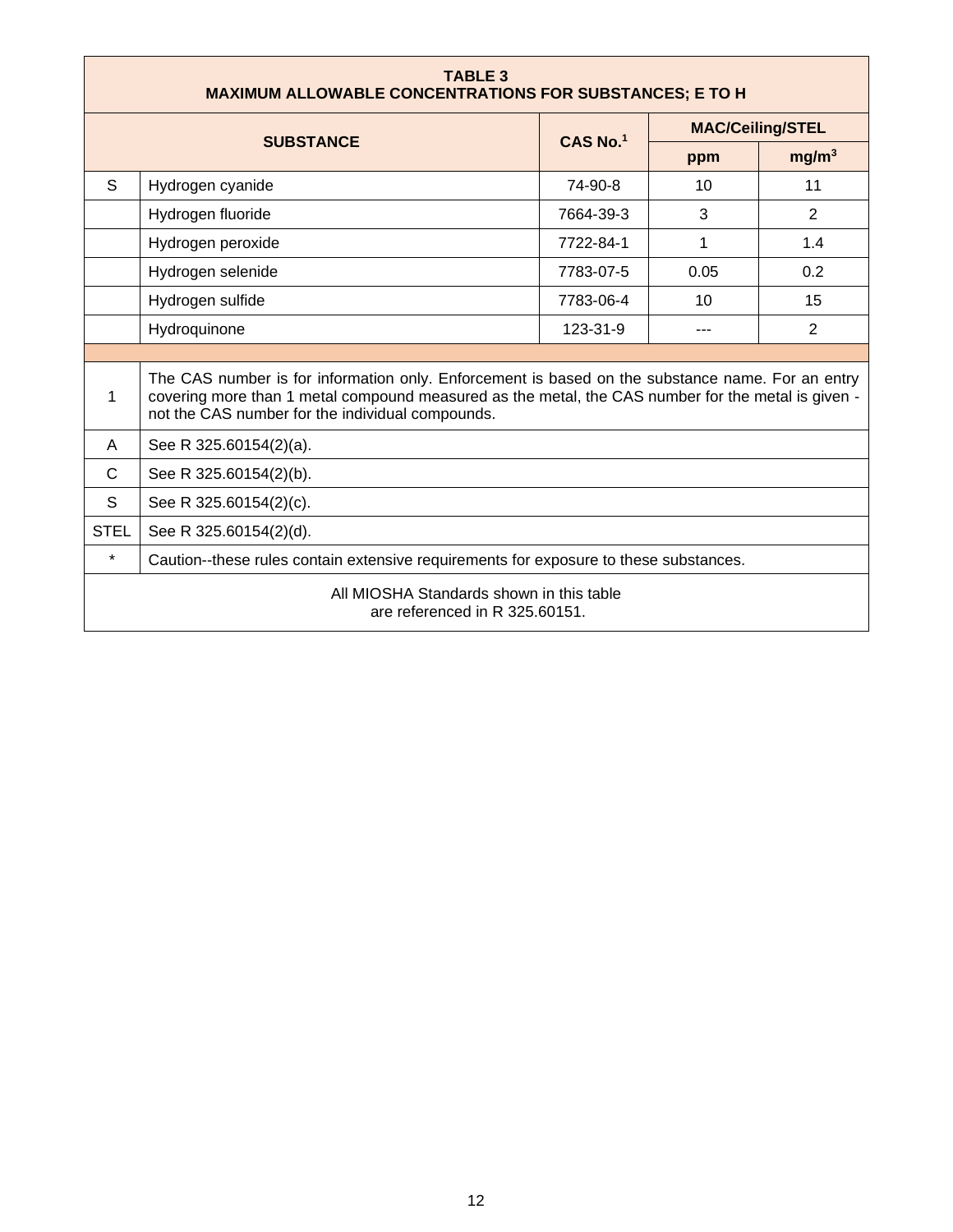## <span id="page-12-0"></span>**R 325.60158 Maximum allowable concentrations for substances; I to M.**

**Rule 8**. Table 4 for substances I to M, are as follows:

| <b>TABLE 4</b><br><b>MAXIMUM ALLOWABLE CONCENTRATIONS FOR SUBSTANCES; I TO M</b> |                                  |                                            |                         |                   |  |
|----------------------------------------------------------------------------------|----------------------------------|--------------------------------------------|-------------------------|-------------------|--|
|                                                                                  | <b>SUBSTANCE</b>                 | CAS No.1                                   | <b>MAC/Ceiling/STEL</b> |                   |  |
|                                                                                  |                                  |                                            | ppm                     | mg/m <sup>3</sup> |  |
|                                                                                  | Indene                           | $95 - 13 - 6$                              | 10                      | 45                |  |
|                                                                                  | Indium and compounds (as In)     | 7440-74-6                                  | ---                     | 0.1               |  |
| $\mathsf{C}$                                                                     | Iodine                           | 7553-56-2                                  | 0.1                     | 1                 |  |
|                                                                                  | Iron oxide fume                  | 1309-37-1                                  | ---                     | 10                |  |
|                                                                                  | Iron salts, soluble (as Fe)      | Varies with<br>compound                    | ---                     | 1                 |  |
|                                                                                  | Isoamyl acetate                  | 123-92-2                                   | 100                     | 525               |  |
|                                                                                  | Isoamyl alcohol                  | 123-51-3                                   | 100                     | 360               |  |
|                                                                                  | Isobutyl acetate                 | 110-19-0                                   | 150                     | 700               |  |
|                                                                                  | Isobutyl alcohol                 | 78-83-1                                    | 100                     | 300               |  |
|                                                                                  | Isophorone                       | 78-59-1                                    | 25                      | 140               |  |
|                                                                                  | Isopropyl acetate                | 108-21-4                                   | 250                     | 950               |  |
|                                                                                  | Isopropyl alcohol                | 67-63-0                                    | 400                     | 980               |  |
|                                                                                  | Isopropylamine                   | 75-31-0                                    | 5                       | 12                |  |
|                                                                                  | Isopropyl ether                  | 108-20-3                                   | 500                     | 2,100             |  |
|                                                                                  | Isopropyl glycidyl ether (IGE)   | 4016-14-2                                  | 50                      | 240               |  |
|                                                                                  | Kaolin                           |                                            | Inert dust              |                   |  |
|                                                                                  | Ketene                           | 463-51-4                                   | 0.5                     | 0.9               |  |
|                                                                                  | Lead and lead compounds          | See CS 603. Lead Exposure in Construction* |                         |                   |  |
|                                                                                  | Limestone                        | 1317-65-3                                  |                         | Inert dust        |  |
| S                                                                                | Lindane                          | 58-89-9                                    | ---                     | 0.5               |  |
|                                                                                  | Lithium hydride                  | 7580-67-8                                  |                         | 0.025             |  |
|                                                                                  | L.P.G. (Liquified petroleum gas) | 68476-85-7                                 | 1,000                   | 1,800             |  |
|                                                                                  | Magnesite                        | 546-93-0                                   |                         | Inert dust        |  |
|                                                                                  | Magnesium oxide fume             | 1309-48-4                                  | 15                      |                   |  |
| $\mathsf S$                                                                      | Malathion                        | 121-75-5                                   | ---                     | 15                |  |
|                                                                                  | Maleic anhydride                 | 108-31-6                                   | 0.25                    | $\mathbf{1}$      |  |
| $\mathsf{C}$                                                                     | Manganese and compounds (as Mn)  | 7439-96-5                                  | ---                     | 5                 |  |
|                                                                                  | Marble                           | 1317-65-3                                  | Inert dust              |                   |  |
| $\mathsf S$                                                                      | Mercury                          | 7439-97-6                                  | ---                     | 0.1               |  |
| $\mathsf S$                                                                      | Mercury (organic compounds)      | Varies with<br>compound                    |                         | 0.01              |  |
|                                                                                  | Mesityl oxide                    | 141-79-7                                   | 25                      | 100               |  |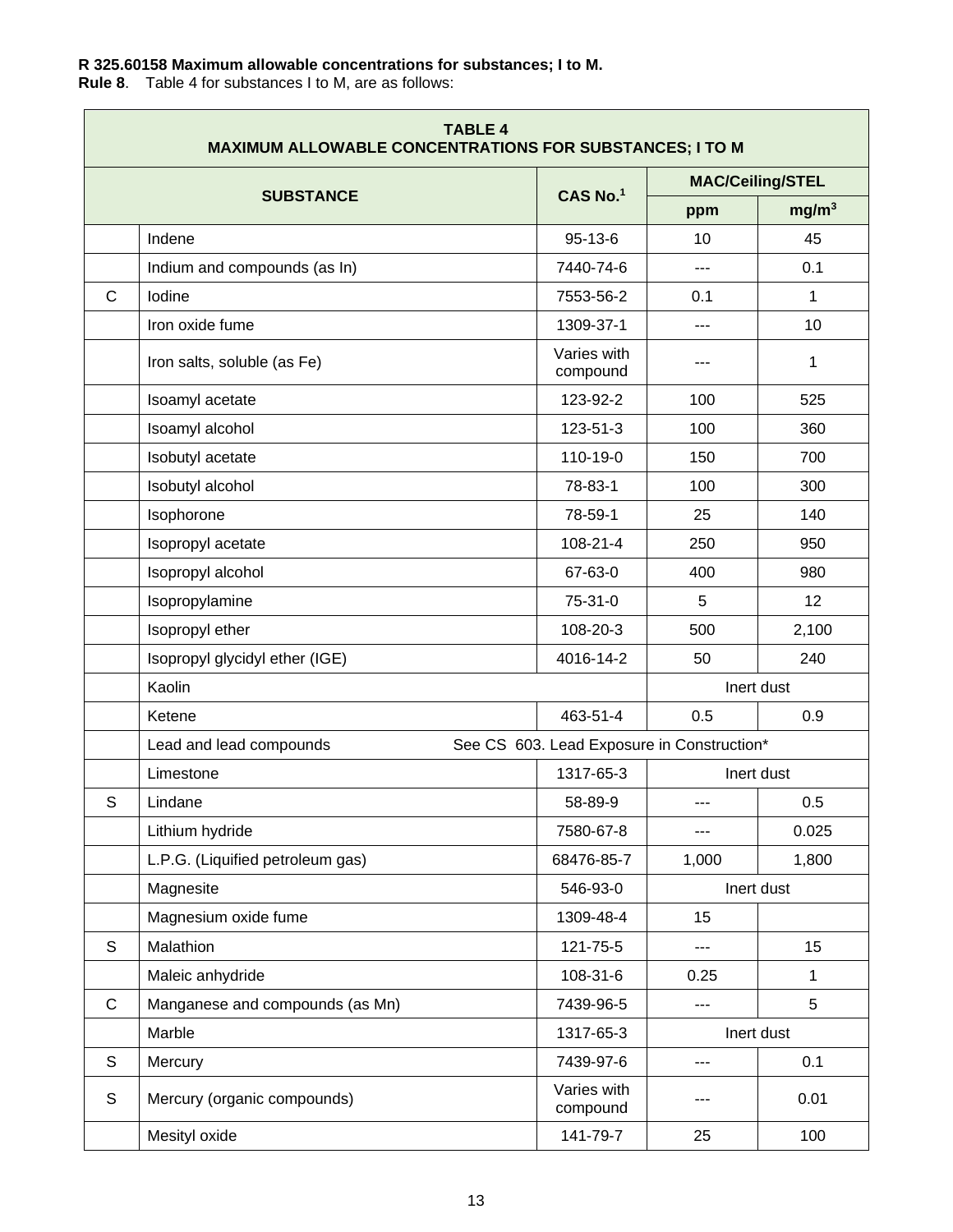#### **TABLE 4 MAXIMUM ALLOWABLE CONCENTRATIONS FOR SUBSTANCES; I TO M**

|              |                                                     |                                                       | <b>MAC/Ceiling/STEL</b> |                   |  |  |
|--------------|-----------------------------------------------------|-------------------------------------------------------|-------------------------|-------------------|--|--|
|              | <b>SUBSTANCE</b>                                    | CAS No.1                                              | ppm                     | mg/m <sup>3</sup> |  |  |
|              | Methane                                             |                                                       | Inert gas               |                   |  |  |
|              | Methanethiol                                        | See Methyl mercaptan                                  |                         |                   |  |  |
|              | Methoxychlor                                        | $72 - 43 - 5$                                         | ---                     | 15                |  |  |
|              | 2-Methoxyethanol<br>See Methyl cellosolve           |                                                       |                         |                   |  |  |
|              | Methyl acetate                                      | 79-20-9                                               | 200                     | 610               |  |  |
|              | Methyl acetylene (propyne)                          | 74-99-7                                               | 1,000                   | 1,650             |  |  |
|              | Methyl acetylene-propadiene mixture (MAPP)          |                                                       | 1,000                   | 1,800             |  |  |
| S            | Methyl acrylate                                     | 96-33-3                                               | 10                      | 35                |  |  |
|              | Methylal (dimethoxymethane)                         | 109-87-5                                              | 1,000                   | 3,100             |  |  |
|              | Methyl alcohol (methanol)                           | 67-56-1                                               | 200                     | 260               |  |  |
|              | Methylamine                                         | 74-89-5                                               | 10                      | 12                |  |  |
|              | See Methyl isobutyl carbinol<br>Methyl amyl alcohol |                                                       |                         |                   |  |  |
|              | Methyl (n-amyl) ketone (2-heptanone)                | 110-43-0                                              | 100                     | 465               |  |  |
| S, C         | Methyl bromide                                      | 74-83-9                                               | 20                      | 80                |  |  |
|              | Methyl butyl ketone<br>See 2-Hexanone               |                                                       |                         |                   |  |  |
| S            | Methyl cellosolve                                   | 109-86-4                                              | 25                      | 80                |  |  |
| S            | Methyl cellosolve acetate                           | 110-49-6                                              | 25                      | 120               |  |  |
| C            | Methyl chloride                                     | 74-87-3                                               | 100                     | 210               |  |  |
|              | Methyl chloroform                                   | $71 - 55 - 6$                                         | 350                     | 1,900             |  |  |
|              | Methylcyclohexane                                   | 108-87-2                                              | 500                     | 2,000             |  |  |
|              | Methylcyclohexanol                                  | 25639-42-3                                            | 100                     | 470               |  |  |
| S            | o-Methylcyclohexanone                               | 583-60-8                                              | 100                     | 460               |  |  |
|              | Methylenedianiline (MDA)                            | See CS 605. Methylenedianiline (MDA) in Construction* |                         |                   |  |  |
|              | Methyl ethyl ketone (MEK)<br>See 2-Butanone         |                                                       |                         |                   |  |  |
|              | Methyl formate                                      | 107-31-3                                              | 100                     | 250               |  |  |
| $\mathsf{S}$ | Methyl iodide                                       | 74-88-4                                               | 5                       | 28                |  |  |
|              | Methyl isoamyl ketone                               | 110-12-3                                              | 100                     | 475               |  |  |
| $\mathsf S$  | Methyl isobutyl carbinol                            | 108-11-2                                              | 25                      | 100               |  |  |
|              | Methyl isobutyl ketone<br>See Hexone                |                                                       |                         |                   |  |  |
| $\mathsf S$  | Methyl isocyanate                                   | 624-83-9                                              | 0.02                    | 0.05              |  |  |
|              | Methyl mercaptan                                    | 74-93-1                                               | 0.5                     | $\mathbf 1$       |  |  |
|              | Methyl methacrylate                                 | 80-62-6                                               | 100                     | 410               |  |  |
|              | Methyl propyl ketone<br>See 2-Pentanone             |                                                       |                         |                   |  |  |
| $\mathsf C$  | Methyl silicate                                     | 681-84-5                                              | $\,$ 5 $\,$             | 30                |  |  |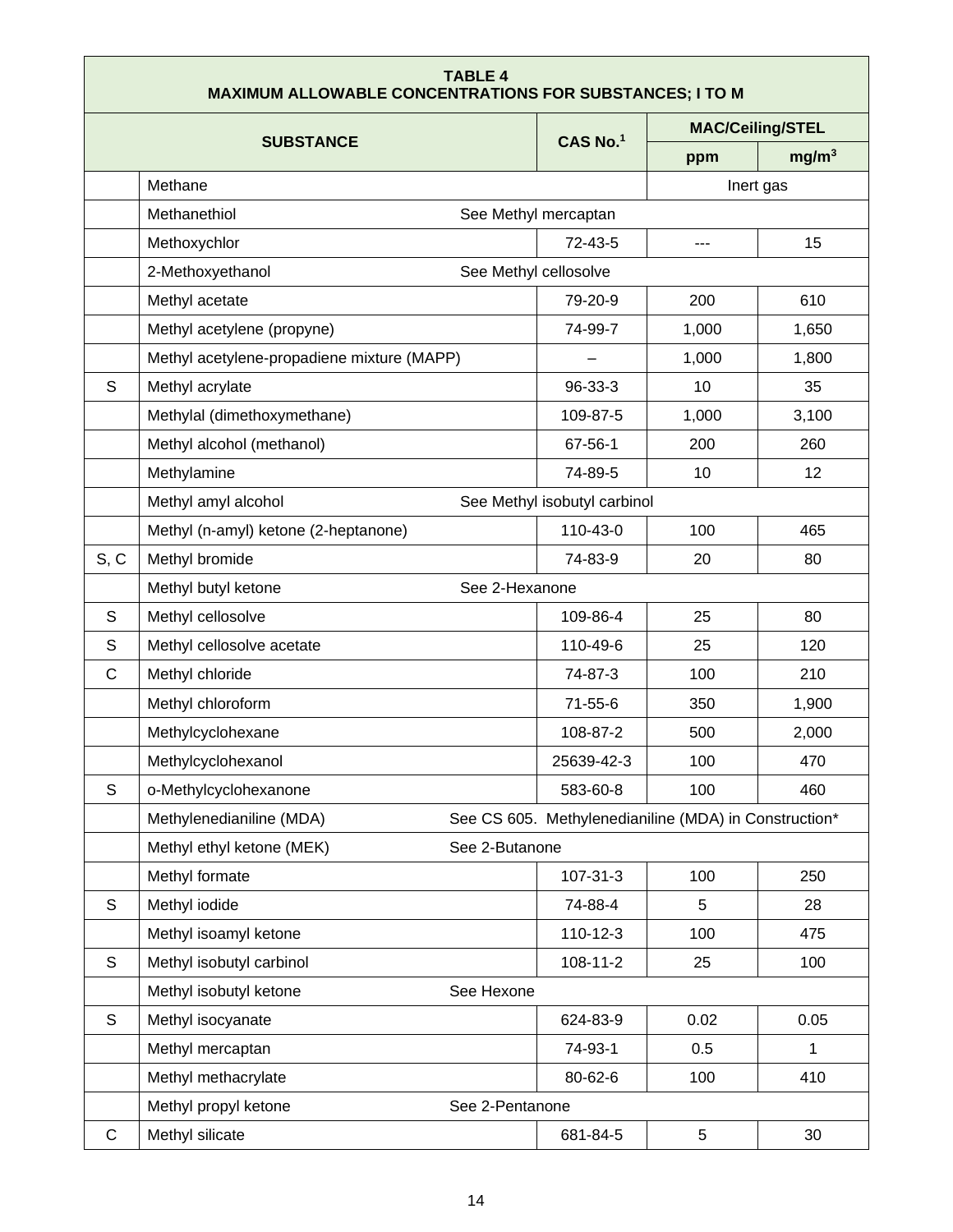<span id="page-14-0"></span>

| <b>TABLE 4</b><br><b>MAXIMUM ALLOWABLE CONCENTRATIONS FOR SUBSTANCES; I TO M</b> |                                                                                                                                                                                                                                                            |                                |                         |                   |
|----------------------------------------------------------------------------------|------------------------------------------------------------------------------------------------------------------------------------------------------------------------------------------------------------------------------------------------------------|--------------------------------|-------------------------|-------------------|
|                                                                                  | <b>SUBSTANCE</b>                                                                                                                                                                                                                                           | CAS No.1                       | <b>MAC/Ceiling/STEL</b> |                   |
|                                                                                  |                                                                                                                                                                                                                                                            |                                | ppm                     | mg/m <sup>3</sup> |
| C                                                                                | alpha-Methyl styrene                                                                                                                                                                                                                                       | 98-83-9                        | 100                     | 480               |
| $\mathsf{C}$                                                                     | Methylene bisphenyl isocyanate (MDI)                                                                                                                                                                                                                       | 101-68-8                       | 0.02                    | 0.2               |
|                                                                                  | Methylene chloride (dichloromethane)                                                                                                                                                                                                                       | See OH 313 Methylene Chloride* |                         |                   |
|                                                                                  | Molybdenum                                                                                                                                                                                                                                                 |                                |                         |                   |
|                                                                                  | Soluble compounds                                                                                                                                                                                                                                          |                                | ---                     | 5                 |
|                                                                                  | Insoluble compounds                                                                                                                                                                                                                                        | 7439-98-7                      | ---                     | 15                |
| S                                                                                | Monomethyl aniline                                                                                                                                                                                                                                         | 100-61-8                       | 2                       | $9\,$             |
| S, C                                                                             | Monomethyl hydrazine                                                                                                                                                                                                                                       | 60-34-4                        | 0.2                     | 0.35              |
| S                                                                                | Morpholine                                                                                                                                                                                                                                                 | 110-91-8                       | 20                      | 70                |
|                                                                                  |                                                                                                                                                                                                                                                            |                                |                         |                   |
| 1                                                                                | The CAS number is for information only. Enforcement is based on the substance name. For an<br>entry covering more than 1 metal compound measured as the metal, the CAS number for the metal<br>is given - not the CAS number for the individual compounds. |                                |                         |                   |
| A                                                                                | See R 325.60154(2)(a).                                                                                                                                                                                                                                     |                                |                         |                   |
| $\mathsf{C}$                                                                     | See R 325.60154(2)(b).                                                                                                                                                                                                                                     |                                |                         |                   |
| S                                                                                | See R 325.60154(2)(c).                                                                                                                                                                                                                                     |                                |                         |                   |
|                                                                                  | <b>STEL</b><br>See R 325.60154(2)(d)                                                                                                                                                                                                                       |                                |                         |                   |
| $\star$                                                                          | Caution--these rules contain extensive requirements for exposure to these substances.                                                                                                                                                                      |                                |                         |                   |
| All MIOSHA Standards shown in this table<br>are referenced in R 325,60151.       |                                                                                                                                                                                                                                                            |                                |                         |                   |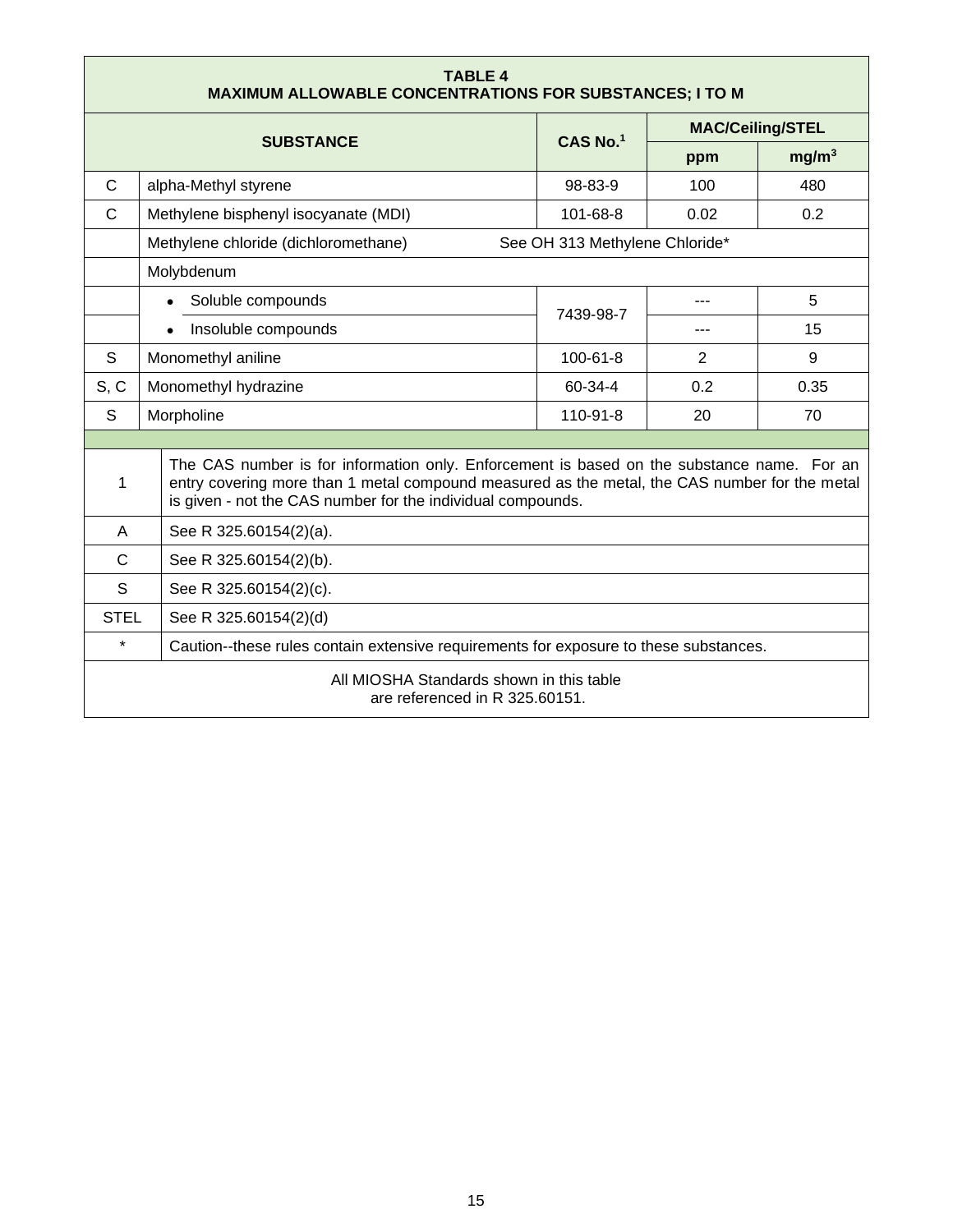## **R 325.60159 Maximum allowable concentrations for substances; N to P.**

**Rule 9.** Table 5 for substances N to P, are as follows:

| <b>TABLE 5</b><br><b>MAXIMUM ALLOWABLE CONCENTRATIONS FOR SUBSTANCES; N TO P</b> |                                                                                |                         |                         |                   |
|----------------------------------------------------------------------------------|--------------------------------------------------------------------------------|-------------------------|-------------------------|-------------------|
|                                                                                  |                                                                                | CAS No.1                | <b>MAC/Ceiling/STEL</b> |                   |
|                                                                                  | <b>SUBSTANCE</b>                                                               |                         | ppm                     | mg/m <sup>3</sup> |
|                                                                                  | Naphtha (coal tar)                                                             | 8030-30-6               | 100                     | 400               |
|                                                                                  | (MAC will be based on aromatic hydrocarbons in mixture)<br>Naphtha (petroleum) |                         |                         |                   |
|                                                                                  | Naphthalene                                                                    | $91 - 20 - 3$           | 10                      | 50                |
| A                                                                                | beta-Naphthylamine                                                             | $91 - 59 - 8$           | ---                     |                   |
|                                                                                  | Neon                                                                           |                         |                         | Inert gas         |
|                                                                                  | Nickel carbonyl                                                                | 13463-39-3              | 0.001                   | 0.007             |
|                                                                                  | Nickel, metal and soluble compounds (as Ni)                                    | 7440-02-0               |                         | 1                 |
| S                                                                                | <b>Nicotine</b>                                                                |                         | ---                     | 0.5               |
|                                                                                  | Nitric acid                                                                    | 7697-37-2               | $\overline{2}$          | 5                 |
|                                                                                  | Nitric oxide                                                                   |                         | 25                      | 30                |
| S                                                                                | p-Nitroaniline                                                                 | $100 - 01 - 6$          | 1                       | 6                 |
| S                                                                                | Nitrobenzene                                                                   | 98-95-3                 | 1                       | 5                 |
| S                                                                                | p-Nitrochlorobenzene                                                           | 100-00-5                | $---$                   | 1                 |
|                                                                                  | Nitroethane                                                                    | 79-24-3                 | 100                     | 310               |
|                                                                                  | Nitrogen                                                                       |                         | Inert gas               |                   |
|                                                                                  | Nitrogen dioxide                                                               | 10102-44-0              | 5                       | 9                 |
|                                                                                  | Nitrogen trifluoride                                                           | 7783-54-2               | 10                      | 29                |
| S                                                                                | Nitroglycerin                                                                  | 55-63-0                 | 0.2                     | $\overline{2}$    |
|                                                                                  | Nitromethane                                                                   | 75-52-5                 | 100                     | 250               |
|                                                                                  | 1-Nitropropane                                                                 | 108-03-2                | 25                      | 90                |
|                                                                                  | 2-Nitropropane                                                                 | 79-46-9                 | 25                      | 90                |
| S, A                                                                             | N-Nitrosodimethylamine<br>(dimethylnitroasomine)                               | 62-75-9                 |                         |                   |
| $\mathsf S$                                                                      | Nitrotoluene                                                                   | Varies with<br>compound | 5                       | 30                |
|                                                                                  | Nitrotrichloromethane<br>See Chloropicrin                                      |                         |                         |                   |
|                                                                                  | Nitrous oxide                                                                  |                         |                         | Inert gas         |
| $\mathsf{S}$                                                                     | Octachloronaphthalene                                                          | 2234-13-1               | ---                     | 0.1               |
|                                                                                  | Octane                                                                         | 111-65-9                | 400                     | 1,900             |
|                                                                                  | Oil mist, particulate                                                          | 8012-95-1               | ---                     | 5                 |
|                                                                                  | (MAC will be based on aromatic hydrocarbons in mixture)<br>Oil mist, vapor     |                         |                         |                   |
|                                                                                  | Osmium tetroxide                                                               | 20816-12-0              | $---$                   | 0.002             |
|                                                                                  | Oxalic acid                                                                    | 144-62-7                | ---                     | 1                 |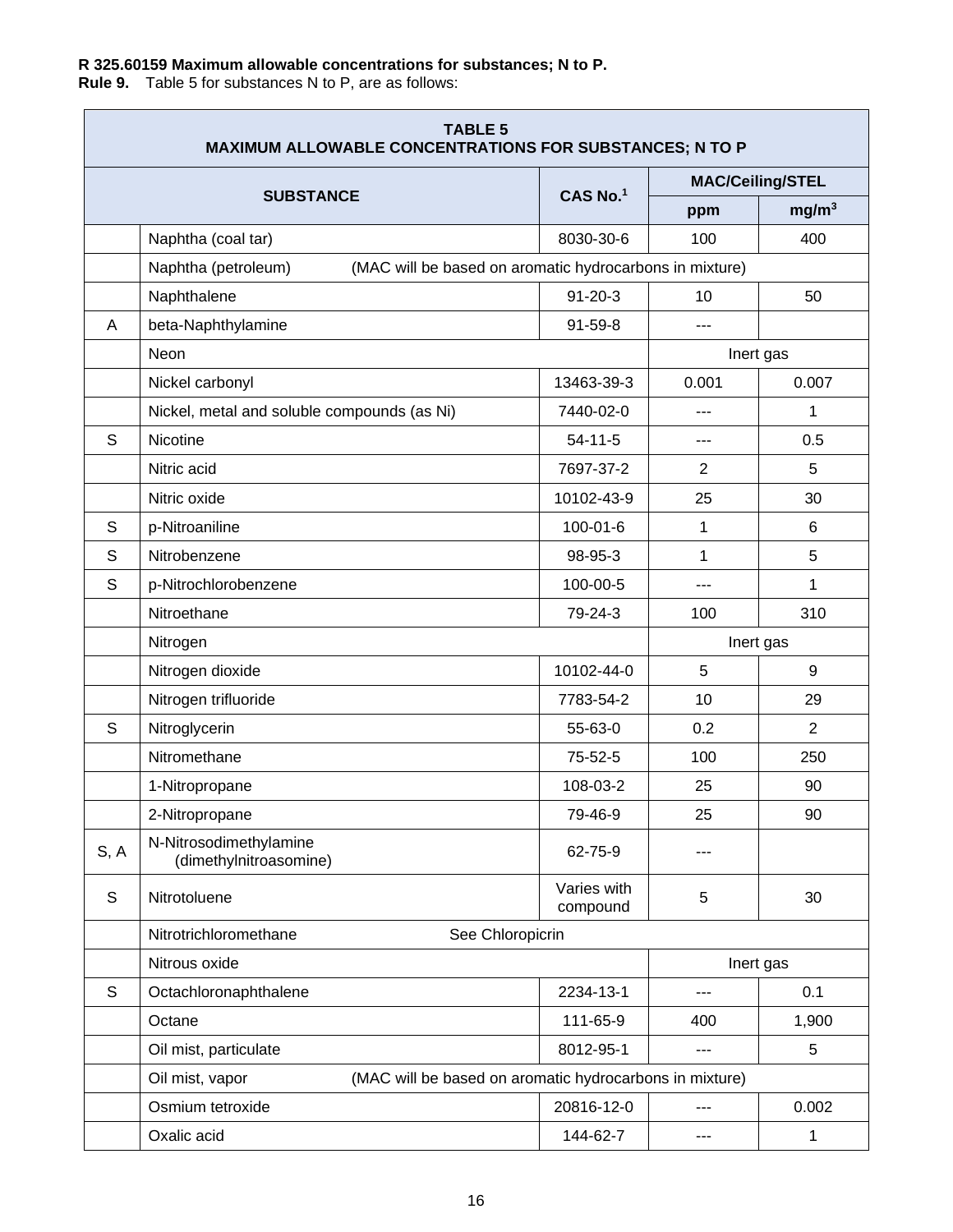| <b>TABLE 5</b><br><b>MAXIMUM ALLOWABLE CONCENTRATIONS FOR SUBSTANCES; N TO P</b> |                                                                                            |                                     |                         |                   |
|----------------------------------------------------------------------------------|--------------------------------------------------------------------------------------------|-------------------------------------|-------------------------|-------------------|
|                                                                                  |                                                                                            | CAS No.1                            | <b>MAC/Ceiling/STEL</b> |                   |
|                                                                                  | <b>SUBSTANCE</b>                                                                           |                                     | ppm                     | mg/m <sup>3</sup> |
|                                                                                  | Oxygen difluoride                                                                          | 7783-41-7                           | 0.05                    | 0.1               |
|                                                                                  | Ozone                                                                                      | 10028-15-6                          | 0.1                     | 0.2               |
| S                                                                                | Paraquat                                                                                   | 1910-42-5<br>2074-50-2<br>4685-14-7 |                         | 0.5               |
| S                                                                                | Parathion                                                                                  | 56-38-2                             | $---$                   | 0.1               |
|                                                                                  | Pentaborane                                                                                | 19624-22-7                          | 0.005                   | 0.01              |
| S                                                                                | Pentachloronaphthalene                                                                     | 1321-64-8                           | ---                     | 0.5               |
| S                                                                                | Pentachlorophenol                                                                          | 87-86-5                             | ---                     | 0.5               |
|                                                                                  | Pentaerythritol                                                                            | 115-77-5                            |                         | Inert particulate |
|                                                                                  | Pentane                                                                                    | 109-66-0                            | 500                     | 1,500             |
|                                                                                  | 2-Pentanone                                                                                | 107-87-9                            | 200                     | 700               |
|                                                                                  | Perchloroethylene                                                                          | 127-18-4                            | 100                     | 670               |
|                                                                                  | Perchloromethyl mercaptan                                                                  | 594-42-3                            | 0.1                     | 0.8               |
|                                                                                  | Perchloryl fluoride                                                                        | 7616-94-6                           | 3                       | 13.5              |
|                                                                                  | Petroleum distillates (naphtha)<br>(MAC will be based on aromatic hydrocarbons in mixture) |                                     |                         |                   |
| S                                                                                | Phenol                                                                                     | 108-95-2                            | 5                       | 19                |
| S                                                                                | p-Phenylenediamine                                                                         | 101-84-8                            | ---                     | 0.1               |
|                                                                                  | Phenyl ether (vapor)                                                                       |                                     | 1                       | $\overline{7}$    |
|                                                                                  | Phenyl ether-biphenyl mixture (vapor)                                                      | 8004-13-5                           | 1                       | $\overline{7}$    |
|                                                                                  | Phenylethylene<br>See Styrene                                                              |                                     |                         |                   |
|                                                                                  | Phenyl glycidyl ether (PGE)                                                                | 122-60-1                            | 10                      | 60                |
| S                                                                                | Phenylhydrazine                                                                            | 100-63-0                            | 5                       | 22                |
| $\mathsf S$                                                                      | Phosdrin (Mevinphos®)                                                                      | 7786-34-7                           |                         | 0.1               |
|                                                                                  | Phosgene (carbonyl chloride)                                                               | 75-44-5                             | 0.1                     | 0.4               |
|                                                                                  | Phosphine                                                                                  | 7803-51-2                           | 0.3                     | 0.4               |
|                                                                                  | Phosphoric acid                                                                            | 7664-38-2                           | ---                     | $\mathbf{1}$      |
|                                                                                  | Phosphorus (yellow)                                                                        | 7723-14-0                           | ---                     | 0.1               |
|                                                                                  | Phosphorus pentachloride                                                                   | 10026-13-8                          | ---                     | $\mathbf 1$       |
|                                                                                  | Phosphorus pentasulfide                                                                    | 1314-80-3                           | ---                     | $\mathbf{1}$      |
|                                                                                  | Phosphorus trichloride                                                                     | 7719-12-2                           | 0.5                     | 3                 |
|                                                                                  | Phthalic anhydride                                                                         | 85-44-9                             | 2                       | 12                |
| S                                                                                | Picric acid                                                                                | 88-89-1                             | ---                     | 0.1               |
|                                                                                  | Pival® (2-pivalyl-1,3-indandione)                                                          | 83-26-1                             | ---                     | 0.1               |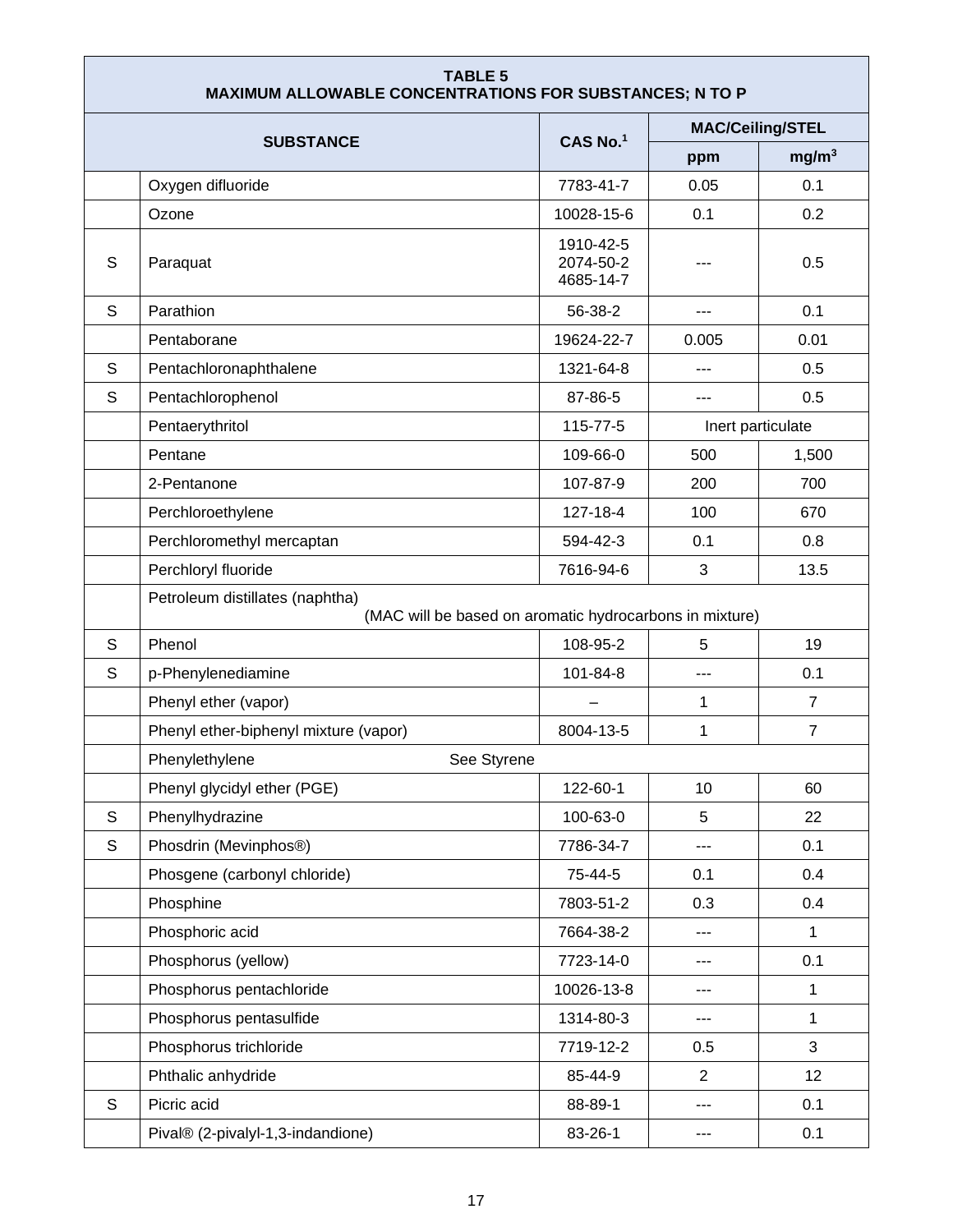<span id="page-17-0"></span>

| <b>TABLE 5</b><br>MAXIMUM ALLOWABLE CONCENTRATIONS FOR SUBSTANCES; N TO P |                                                                                                                                                                                                                                                            |               |                                    |                   |  |
|---------------------------------------------------------------------------|------------------------------------------------------------------------------------------------------------------------------------------------------------------------------------------------------------------------------------------------------------|---------------|------------------------------------|-------------------|--|
|                                                                           | <b>SUBSTANCE</b>                                                                                                                                                                                                                                           | CAS No.1      | <b>MAC/Ceiling/STEL</b>            |                   |  |
|                                                                           |                                                                                                                                                                                                                                                            |               | ppm                                | mg/m <sup>3</sup> |  |
|                                                                           | <b>Plaster of Paris</b>                                                                                                                                                                                                                                    | 26499-65-0    |                                    | Inert dust        |  |
|                                                                           | Platinum, soluble salts (as Pt)                                                                                                                                                                                                                            | 7440-06-4     | $-$ --                             | 0.002             |  |
|                                                                           | Polytetrafluoroethylene decomposition products                                                                                                                                                                                                             |               | See Teflon® decomposition products |                   |  |
|                                                                           | Propane                                                                                                                                                                                                                                                    | 74-98-6       | Inert gas                          |                   |  |
| S                                                                         | Propargyl alcohol                                                                                                                                                                                                                                          | 107-19-7      | $\mathbf{1}$                       | ---               |  |
| A                                                                         | beta-Propiolactone                                                                                                                                                                                                                                         | $57 - 57 - 8$ | $- - -$                            |                   |  |
|                                                                           | n-Propyl acetate                                                                                                                                                                                                                                           | 109-60-4      | 200                                | 840               |  |
|                                                                           | Propyl alcohol                                                                                                                                                                                                                                             | $71 - 23 - 8$ | 200                                | 500               |  |
|                                                                           | n-Propyl nitrate                                                                                                                                                                                                                                           | 627-13-4      | 25                                 | 110               |  |
|                                                                           | Propylene dichloride                                                                                                                                                                                                                                       | 78-87-5       | 75                                 | 350               |  |
| S                                                                         | Propylene imine                                                                                                                                                                                                                                            | 75-55-8       | 2                                  | 5                 |  |
|                                                                           | Propylene oxide                                                                                                                                                                                                                                            | 75-56-9       | 100                                | 240               |  |
|                                                                           | Propyne<br>See Methyl acetylene                                                                                                                                                                                                                            |               |                                    |                   |  |
|                                                                           | Pyrethrum                                                                                                                                                                                                                                                  | 8003-34-7     | $---$                              | 5                 |  |
|                                                                           | Pyridine                                                                                                                                                                                                                                                   | 110-86-1      | 5                                  | 15                |  |
|                                                                           |                                                                                                                                                                                                                                                            |               |                                    |                   |  |
| 1                                                                         | The CAS number is for information only. Enforcement is based on the substance name. For an entry<br>covering more than 1 metal compound measured as the metal, the CAS number for the metal is given -<br>not the CAS number for the individual compounds. |               |                                    |                   |  |
| A                                                                         | See R 325.60154(2)(a).                                                                                                                                                                                                                                     |               |                                    |                   |  |
| C                                                                         | See R 325.60154(2)(b).                                                                                                                                                                                                                                     |               |                                    |                   |  |
| S                                                                         | See R 325.60154(2)(c).                                                                                                                                                                                                                                     |               |                                    |                   |  |
| <b>STEL</b>                                                               | See R 325.60154(2)(d).                                                                                                                                                                                                                                     |               |                                    |                   |  |
|                                                                           | All MIOSHA Standards shown in this table<br>are referenced in R 325.60151.                                                                                                                                                                                 |               |                                    |                   |  |

٦

Г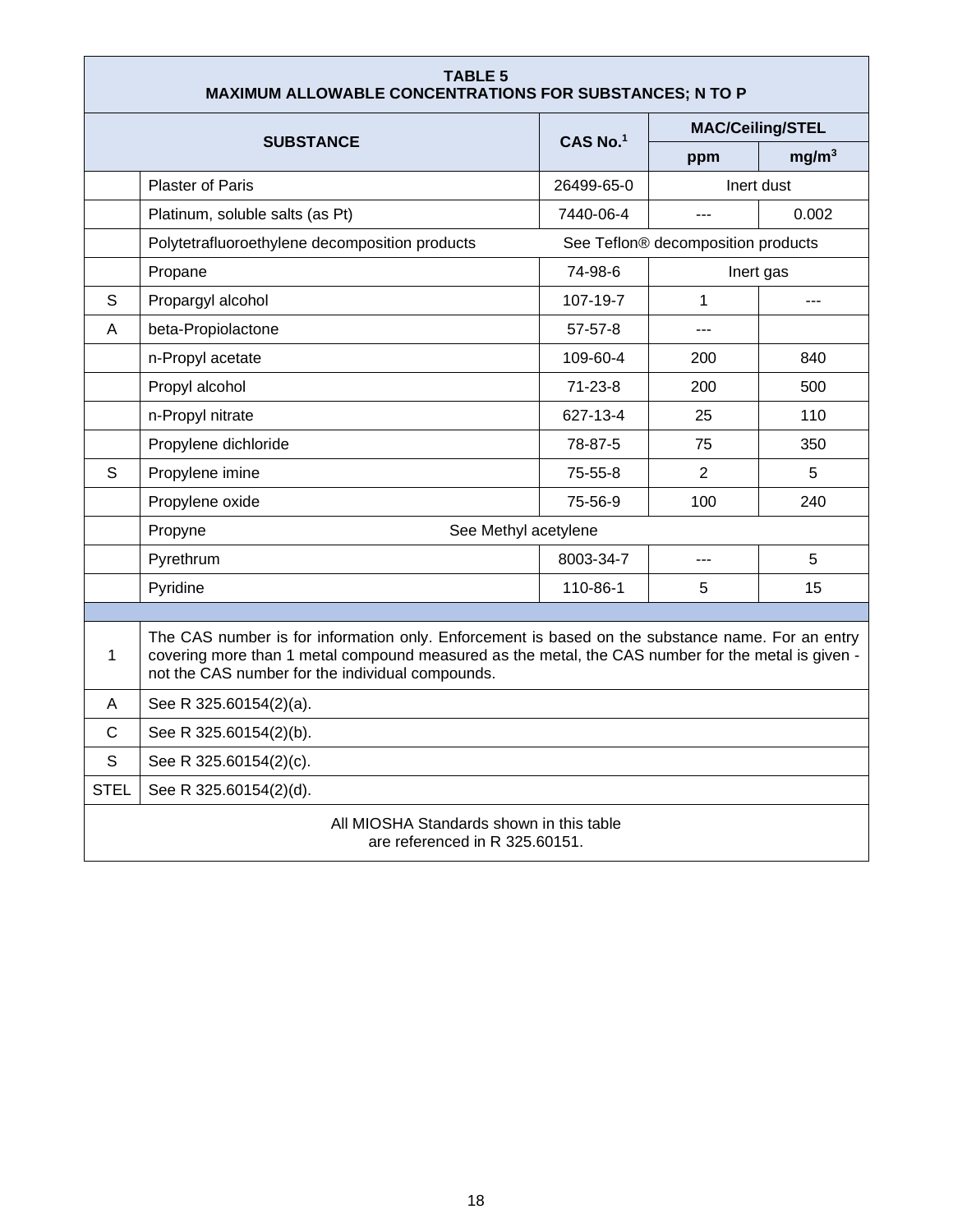## **R 325.60160 Maximum allowable concentrations for substances; Q to Z.**

**Rule 10.** Table 6 for substances Q to Z, are as follows:

| <b>TABLE 6</b><br><b>MAXIMUM ALLOWABLE CONCENTRATIONS FOR SUBSTANCES; Q TO Z</b> |                                                                    |                                   |                         |                   |
|----------------------------------------------------------------------------------|--------------------------------------------------------------------|-----------------------------------|-------------------------|-------------------|
|                                                                                  |                                                                    | CAS No.1                          | <b>MAC/Ceiling/STEL</b> |                   |
|                                                                                  | <b>SUBSTANCE</b>                                                   |                                   | ppm                     | mg/m <sup>3</sup> |
|                                                                                  | Quinone                                                            | 106-51-4                          | 0.1                     | 0.4               |
| S                                                                                | <b>RDX</b>                                                         | 121-82-4                          | $---$                   | 1.5               |
|                                                                                  | Rhodium                                                            |                                   |                         |                   |
|                                                                                  | metal fume, dusts, and insoluble compounds<br>$\bullet$<br>(as Rh) | 7440-16-6                         |                         | 0.1               |
|                                                                                  | soluble compounds (as Rh)<br>$\bullet$                             |                                   | ---                     | 0.001             |
|                                                                                  | Ronnel                                                             | 299-84-3                          |                         | 10                |
|                                                                                  | Rotenone (commercial)                                              | 83-79-4                           | ---                     | 5                 |
|                                                                                  | Rouge                                                              |                                   |                         | Inert dust        |
|                                                                                  | Selenium compounds (as Se)                                         | 7782-49-2                         | ---                     | 0.2               |
|                                                                                  | Selenium hexafluoride                                              | 7783-79-1                         | 0.05                    | 0.4               |
|                                                                                  | Silica, crystalline, respirable dust**                             | See OH 690 Silica in Construction |                         |                   |
|                                                                                  | Cristobalite                                                       | 14464-46-1                        |                         |                   |
|                                                                                  | Quartz                                                             | 14808-60-7                        |                         |                   |
|                                                                                  | Tripoli (as quartz)                                                | 1317-95-9                         |                         |                   |
|                                                                                  | Trydimite                                                          | 15468-32-3                        |                         |                   |
|                                                                                  | Silicon carbide                                                    | 409-21-2                          |                         | Inert dust        |
|                                                                                  | Silver, metal and soluble compounds                                | 7440-22-4                         | ---                     | 0.01              |
| S                                                                                | Sodium fluoroacetate (1080)                                        | 62-74-8                           | ---                     | 0.05              |
|                                                                                  | Sodium hydroxide                                                   | 1310-73-2                         |                         | $\overline{2}$    |
|                                                                                  | Starch                                                             | 9005-25-8                         |                         | Inert dust        |
|                                                                                  | <b>Stibine</b>                                                     | 7803-52-3                         | 0.1                     | 0.5               |
|                                                                                  | Stoddard solvent                                                   | 8052-41-3                         | 200                     | 1,150             |
|                                                                                  | Strychnine                                                         | 57-24-9                           | ---                     | 0.15              |
| $\mathsf{C}$                                                                     | Styrene monomer (phenylethylene)                                   | 100-42-5                          | 100                     | 420               |
|                                                                                  | Sucrose                                                            | $57 - 50 - 1$                     |                         | Inert dust        |
|                                                                                  | Sulfur dioxide                                                     | 7446-09-5                         | 5                       | 13                |
|                                                                                  | Sulfur hexafluoride                                                | 2551-62-4                         | 1,000                   | 6,000             |
|                                                                                  | Sulfuric acid                                                      | 7664-93-9                         | ---                     | 1                 |
|                                                                                  | Sulfur monochloride                                                | 10025-67-9                        | $\mathbf{1}$            | 6                 |
|                                                                                  | Sulfur pentafluoride                                               | 5714-22-7                         | 0.025                   | 0.25              |
|                                                                                  | Sulfuryl fluoride                                                  | 2699-79-8                         | 5                       | 20                |
|                                                                                  | Systox<br>See Demeton <sup>®</sup>                                 |                                   |                         |                   |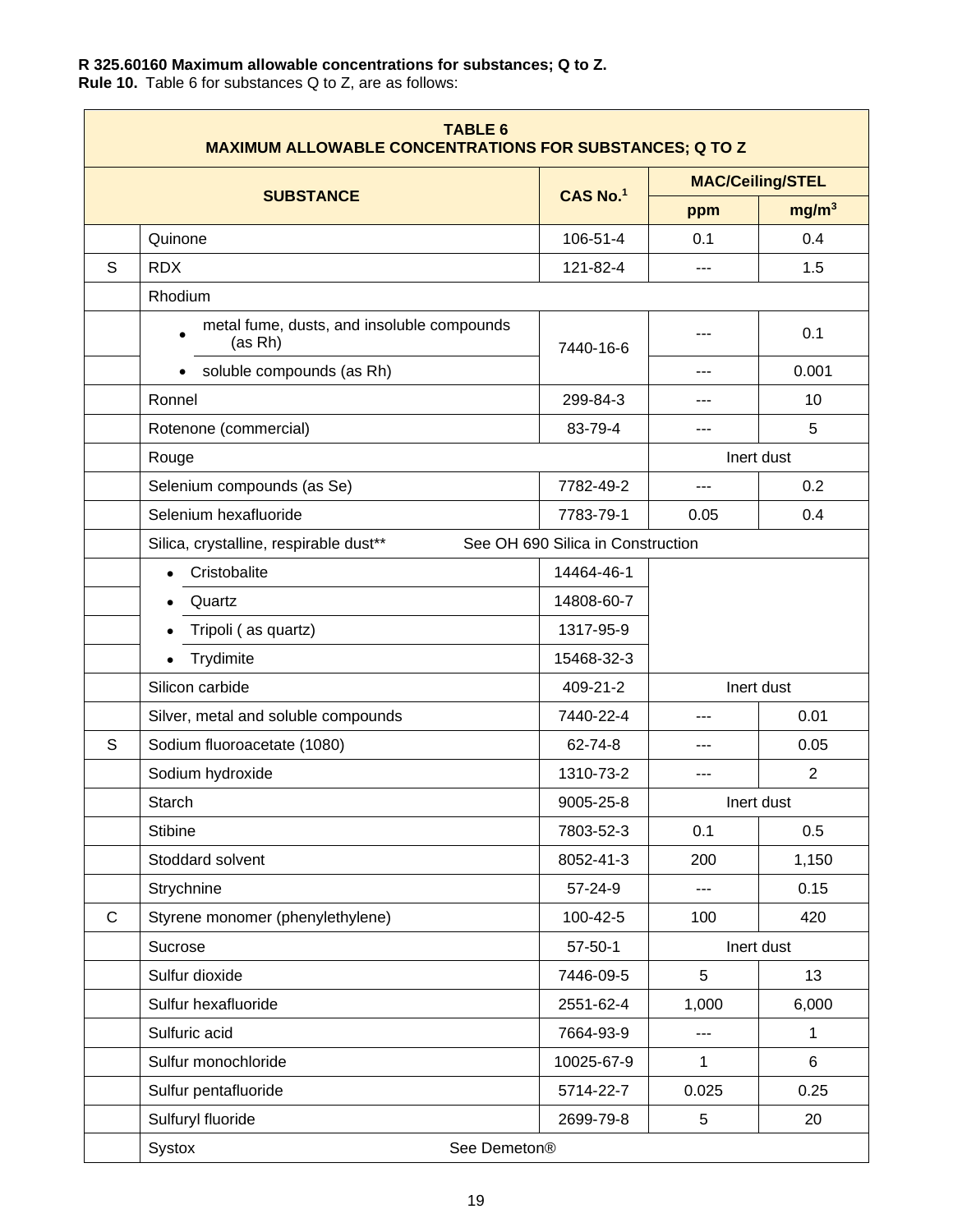| <b>TABLE 6</b><br><b>MAXIMUM ALLOWABLE CONCENTRATIONS FOR SUBSTANCES; Q TO Z</b> |                                                                      |                          |                         |                   |  |
|----------------------------------------------------------------------------------|----------------------------------------------------------------------|--------------------------|-------------------------|-------------------|--|
|                                                                                  |                                                                      |                          | <b>MAC/Ceiling/STEL</b> |                   |  |
|                                                                                  | <b>SUBSTANCE</b>                                                     | CAS No.1                 | ppm                     | mg/m <sup>3</sup> |  |
|                                                                                  | 2,4,5T                                                               | 93-76-5                  |                         | 10                |  |
|                                                                                  | Tantalum                                                             | 7440-25-7                | ---                     | 5                 |  |
| S                                                                                | <b>TEDP</b>                                                          | 3689-24-5                | ---                     | 0.2               |  |
|                                                                                  | Teflon® decomposition products (maintain minimal air concentration)  |                          |                         |                   |  |
| Tellurium                                                                        |                                                                      | 13494-80-9               | $---$                   | 0.1               |  |
|                                                                                  | Tellurium hexafluoride                                               | 7783-80-4                | 0.02                    | 0.2               |  |
| S                                                                                | <b>TEPP</b>                                                          | 107-49-3                 | ---                     | 0.05              |  |
| C                                                                                | Terphenyls                                                           | 26140-60-3               | 1                       | 9                 |  |
|                                                                                  | 1,1,1,2-Tetrachloro-2,2-difluoroethane                               | 76-11-9                  | 500                     | 4,170             |  |
|                                                                                  | 1,1,2,2-Tetrachloro-1,2-difluoroethane                               | 76-12-0                  | 500                     | 4,170             |  |
| S                                                                                | 1,1,2,2-Tetrachloroethane                                            | 79-34-5                  | 5                       | 35                |  |
|                                                                                  | Tetrachloroethylene<br>See Perchloroethylene                         |                          |                         |                   |  |
|                                                                                  | Tetrachloromethane<br>See Carbon tetrachloride                       |                          |                         |                   |  |
| S                                                                                | Tetrachloronaphthalene                                               | 1335-88-2                | ---                     | $\overline{2}$    |  |
| S                                                                                | Tetraethyl lead (as Pb)                                              | 78-00-2                  | ---                     | 0.075a            |  |
|                                                                                  | Tetrahydrofuran                                                      | 109-99-9                 | 200                     | 590               |  |
| S                                                                                | Tetramethyl lead (TML)(as Pb)                                        | 75-74-1                  | ---                     | 0.150             |  |
| S                                                                                | Tetramethyl succinonitrile                                           | 3333-52-6                | 0.5                     | 3                 |  |
|                                                                                  | Tetranitromethane                                                    | 509-14-8                 | 1                       | 8                 |  |
| S                                                                                | Tetryl (2,4,6-trinitrophenylmethyl-nitramine)                        | 479-45-8                 | ---                     | 1.5               |  |
| S                                                                                | Thallium, soluble compounds (as TI)                                  | 7440-28-0                |                         | 0.1               |  |
|                                                                                  | Thiram                                                               | 137-26-8                 | ---                     | 5                 |  |
|                                                                                  | Tin                                                                  |                          |                         |                   |  |
|                                                                                  | Inorganic compounds,<br>except SnH <sub>4</sub> and SnO <sub>2</sub> | 7440-31-5                |                         | $\overline{2}$    |  |
|                                                                                  | Organic compounds                                                    | 7440-31-5                |                         | 0.1               |  |
|                                                                                  | Oxide                                                                | 21651-19-4               |                         | Inert particulate |  |
|                                                                                  | Titanium dioxide                                                     | 13463-67-7               |                         | Inert particulate |  |
|                                                                                  | Toluene (toluol)                                                     | 108-88-3                 | 200                     | 750               |  |
| $\mathsf{C}$                                                                     | Toluene-2,4-diisocyanate                                             | 584-84-9                 | 0.02                    | 0.14              |  |
| S                                                                                | o-Toluidine                                                          | 95-53-4                  | 5                       | 22                |  |
|                                                                                  | Toxaphene                                                            | See Chlorinated camphene |                         |                   |  |
|                                                                                  | Tributyl phosphate                                                   | 126-73-8                 | ---                     | 5                 |  |
|                                                                                  | 1,1,1-Trichloroethane<br>See Methyl chloroform                       |                          |                         |                   |  |
| S                                                                                | 1,1,2-Trichloroethane                                                | 79-00-5                  | 10                      | 45                |  |

r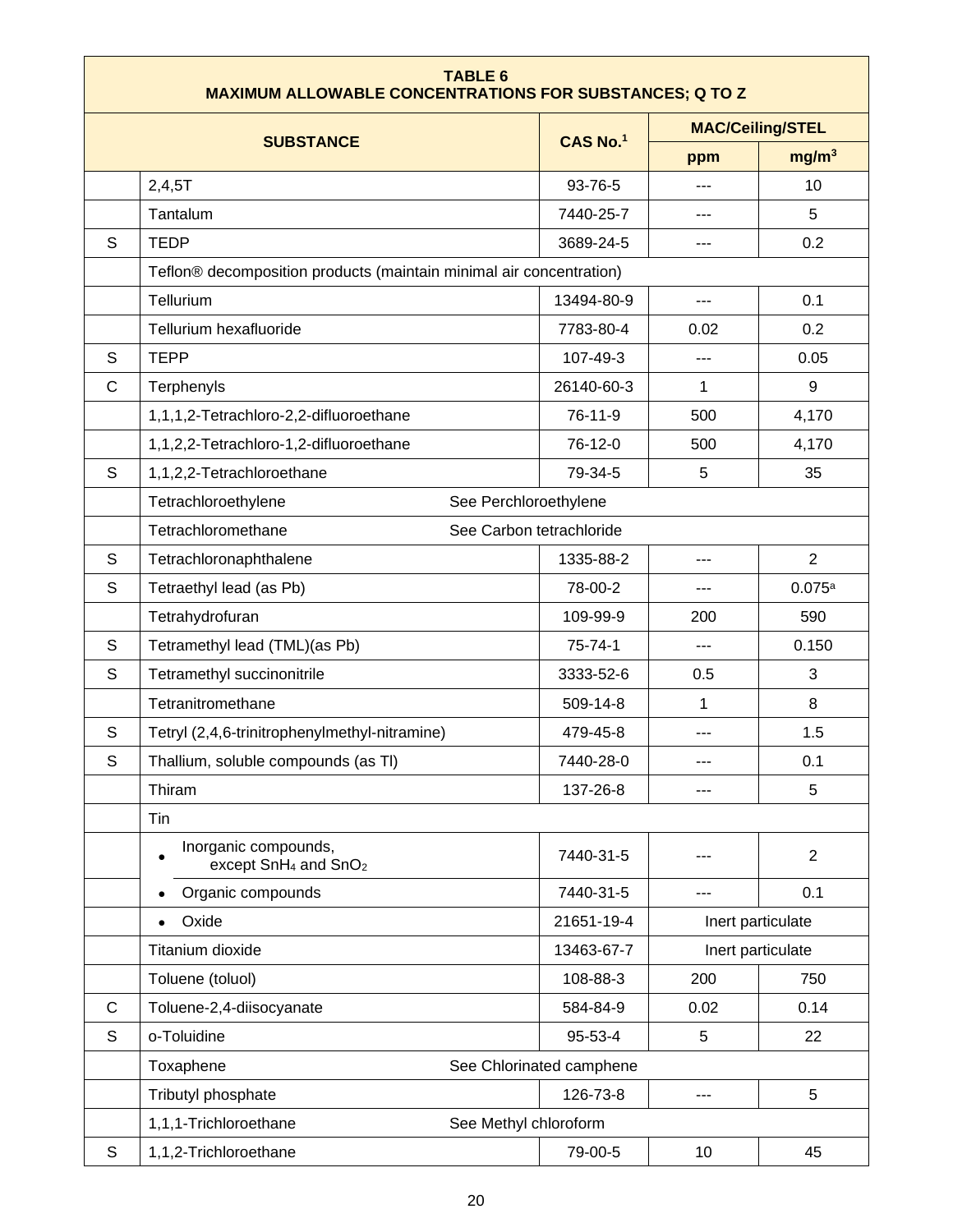| <b>TABLE 6</b><br><b>MAXIMUM ALLOWABLE CONCENTRATIONS FOR SUBSTANCES; Q TO Z</b> |                                                             |                             |                         |                   |  |  |
|----------------------------------------------------------------------------------|-------------------------------------------------------------|-----------------------------|-------------------------|-------------------|--|--|
|                                                                                  |                                                             |                             | <b>MAC/Ceiling/STEL</b> |                   |  |  |
|                                                                                  | <b>SUBSTANCE</b>                                            | CAS No.1                    | ppm                     | mg/m <sup>3</sup> |  |  |
|                                                                                  | Trichloroethylene                                           | 79-01-6                     | 100                     | 535               |  |  |
|                                                                                  | Trichloromethane<br>See Chloroform                          |                             |                         |                   |  |  |
| S                                                                                | Trichloronaphthalene                                        | 1321-65-9                   | $---$                   | 5                 |  |  |
|                                                                                  | 1,2,3-Trichloropropane                                      | 96-18-4                     | 50                      | 300               |  |  |
|                                                                                  | 1,1,2-Trichloro-1,2,2-trifluoroethane                       | 76-13-1                     | 1,000                   | 7,600             |  |  |
|                                                                                  | Triethylamine                                               | 121-44-8                    | 25                      | 100               |  |  |
|                                                                                  | Trifluoromonobromomethane                                   | 75-63-8                     | 1,000                   | 6,100             |  |  |
|                                                                                  | Trimethyl benzene                                           | 25551-13-7                  | 25                      | 120               |  |  |
|                                                                                  | 2,4,6-Trinitrophenol<br>See Picric acid                     |                             |                         |                   |  |  |
|                                                                                  | 2,4,6-Trinitrophenylmethylnitramine<br>See Tetryl           |                             |                         |                   |  |  |
| S                                                                                | Trinitrotoluene                                             | 118-96-7                    | ---                     | 1.5               |  |  |
|                                                                                  | Triorthocresyl phosphate                                    | 78-30-8                     | ---                     | 0.1               |  |  |
|                                                                                  | Triphenyl phosphate                                         |                             | ---                     | 3                 |  |  |
|                                                                                  | Tungsten and compounds (as W)                               |                             |                         |                   |  |  |
|                                                                                  | Insoluble                                                   | 7440-33-7                   | ---                     | 5                 |  |  |
|                                                                                  | Soluble                                                     |                             |                         | 1                 |  |  |
|                                                                                  | Turpentine                                                  | 8006-64-2                   | 100                     | 560               |  |  |
|                                                                                  | Uranium (natural) soluble and insoluble compounds (as<br>U) | 7440-61-1                   |                         | 0.2               |  |  |
| C                                                                                | Vanadium                                                    |                             |                         |                   |  |  |
|                                                                                  | (V <sub>2</sub> O <sub>5</sub> dust)                        | 1314-62-1                   | ---                     | 0.5               |  |  |
|                                                                                  | $(V2O5$ fume)<br>$\bullet$                                  |                             | $---$                   | 0.1               |  |  |
|                                                                                  | Vinyl benzene<br>See Styrene                                |                             |                         |                   |  |  |
| $\mathsf C$                                                                      | Vinyl chloride                                              | See GI 302. Vinyl Chloride* |                         |                   |  |  |
|                                                                                  | Vinyl cyanide<br>See Acrylonitrile                          |                             |                         |                   |  |  |
|                                                                                  | Vinyl toluene                                               | 25013-15-4                  | 100                     | 480               |  |  |
|                                                                                  | Warfarin                                                    | $81 - 81 - 2$               | $---$                   | 0.1               |  |  |
|                                                                                  | Xylene (xylol)                                              | 1330-20-7                   | 100                     | 435               |  |  |
| S                                                                                | Xylidine                                                    | 1300-73-8                   | 5                       | 25                |  |  |
|                                                                                  | Yttrium                                                     | 7440-65-5                   | ---                     | $\mathbf{1}$      |  |  |
|                                                                                  | Zinc chloride fume                                          | 7646-85-7                   |                         | $\mathbf{1}$      |  |  |
|                                                                                  | Zinc oxide fume                                             | 1314-13-2                   |                         | 5                 |  |  |
|                                                                                  | Zirconium compounds (as Zr)                                 | 7440-67-7                   |                         | 5                 |  |  |
|                                                                                  |                                                             |                             |                         |                   |  |  |

Γ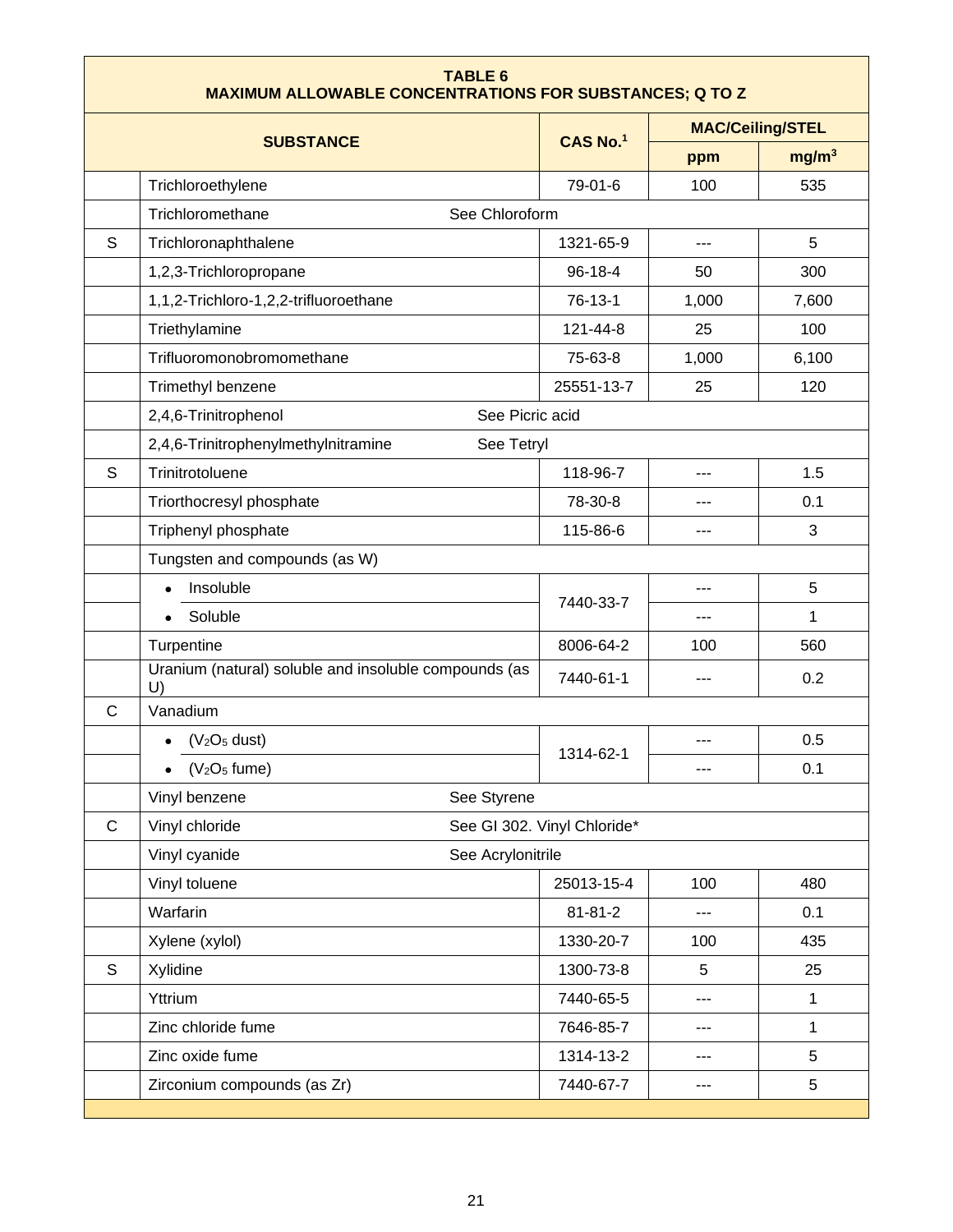<span id="page-21-0"></span>

| <b>TABLE 6</b><br><b>MAXIMUM ALLOWABLE CONCENTRATIONS FOR SUBSTANCES; Q TO Z</b>                                                                                                                                                                                |                                                                                       |          |     |                         |
|-----------------------------------------------------------------------------------------------------------------------------------------------------------------------------------------------------------------------------------------------------------------|---------------------------------------------------------------------------------------|----------|-----|-------------------------|
| <b>SUBSTANCE</b>                                                                                                                                                                                                                                                |                                                                                       |          |     | <b>MAC/Ceiling/STEL</b> |
|                                                                                                                                                                                                                                                                 |                                                                                       | CAS No.1 | ppm | mg/m <sup>3</sup>       |
| The CAS number is for information only. Enforcement is based on the substance name. For an<br>entry covering more than 1 metal compound measured as the metal, the CAS number for the metal<br>1<br>is given - not the CAS number for the individual compounds. |                                                                                       |          |     |                         |
| A                                                                                                                                                                                                                                                               | See R 325.60154(2)(a).                                                                |          |     |                         |
| C                                                                                                                                                                                                                                                               | See R 325.60154(2)(b).                                                                |          |     |                         |
| S                                                                                                                                                                                                                                                               | See R 325.60154(2)(c).                                                                |          |     |                         |
| <b>STEL</b>                                                                                                                                                                                                                                                     | See R 325.60154(2)(d)                                                                 |          |     |                         |
| a                                                                                                                                                                                                                                                               | The 1970 ACGIH standard for Tetraethyl lead is 0.100 mg/m <sup>3</sup> .              |          |     |                         |
| $\star$                                                                                                                                                                                                                                                         | Caution--these rules contain extensive requirements for exposure to these substances. |          |     |                         |
| See Table 7 for the exposure limit for any operations or sectors where the exposure limit in OH 690.<br>$***$<br>"Silica in Construction" is stayed or is otherwise not in effect.                                                                              |                                                                                       |          |     |                         |
| All MIOSHA Standards shown in this table<br>are referenced in R 325.60151.                                                                                                                                                                                      |                                                                                       |          |     |                         |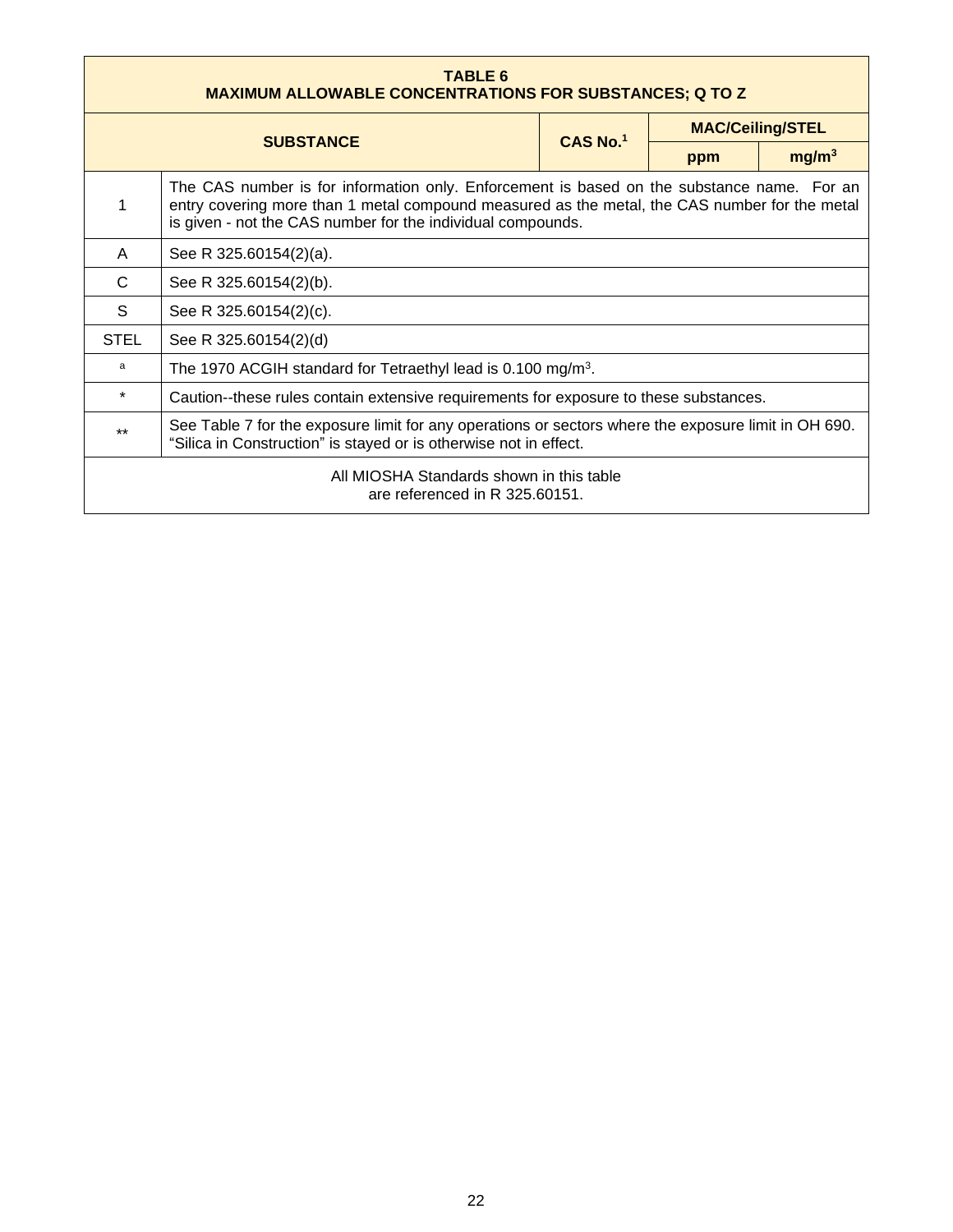## **R 325.60161 Maximum allowable concentrations for mineral dusts.**

**Rule 11**. Table 7 for mineral dusts, are as follows:

| <b>TABLE 7</b><br><b>MAXIMUM ALLOWABLE CONCENTRATIONS FOR MINERAL DUSTS</b> |                                                                                                                                                                                                                                                                                                      |                                                                            |            |                                                                                 |                                                |                                                                              |
|-----------------------------------------------------------------------------|------------------------------------------------------------------------------------------------------------------------------------------------------------------------------------------------------------------------------------------------------------------------------------------------------|----------------------------------------------------------------------------|------------|---------------------------------------------------------------------------------|------------------------------------------------|------------------------------------------------------------------------------|
|                                                                             |                                                                                                                                                                                                                                                                                                      |                                                                            | CAS No.1   |                                                                                 | <b>MAC</b>                                     |                                                                              |
|                                                                             | <b>SUBSTANCE</b>                                                                                                                                                                                                                                                                                     |                                                                            |            |                                                                                 | mppcf                                          | mg/m <sup>3</sup>                                                            |
| Silica                                                                      |                                                                                                                                                                                                                                                                                                      |                                                                            |            |                                                                                 |                                                |                                                                              |
|                                                                             | Crystalline *                                                                                                                                                                                                                                                                                        |                                                                            |            |                                                                                 |                                                |                                                                              |
|                                                                             | Quartz (respirable)                                                                                                                                                                                                                                                                                  |                                                                            | 14808-60-7 |                                                                                 | 250                                            | $10 \,\mathrm{mg/m^3}$                                                       |
|                                                                             | Cristobalite                                                                                                                                                                                                                                                                                         |                                                                            | 14464-46-1 |                                                                                 | $% SiO2+5$                                     | $%SiO2+2$                                                                    |
|                                                                             | Amorphous,<br>including natural diatomaceous earth                                                                                                                                                                                                                                                   |                                                                            | 61790-53-2 |                                                                                 | 20                                             | $80 \,\mathrm{mg/m^3}$<br>%SiO <sub>2</sub>                                  |
|                                                                             | Silicates (less than 1% crystalline silica)                                                                                                                                                                                                                                                          |                                                                            |            |                                                                                 |                                                |                                                                              |
|                                                                             | Asbestos, all types                                                                                                                                                                                                                                                                                  |                                                                            |            |                                                                                 | See OH 602 Asbestos Standards for Construction |                                                                              |
|                                                                             | Mica                                                                                                                                                                                                                                                                                                 |                                                                            | 12001-26-2 |                                                                                 | 20                                             |                                                                              |
|                                                                             | Portland cement                                                                                                                                                                                                                                                                                      |                                                                            | 65997-15-1 |                                                                                 | 50                                             |                                                                              |
|                                                                             | Soapstone                                                                                                                                                                                                                                                                                            |                                                                            |            |                                                                                 | 20                                             |                                                                              |
|                                                                             | Talc (non-asbestiform)                                                                                                                                                                                                                                                                               |                                                                            | 14807-96-6 |                                                                                 | 20                                             |                                                                              |
|                                                                             | Talc (fibrous)                                                                                                                                                                                                                                                                                       |                                                                            |            |                                                                                 | See OH 602 Asbestos Standards for Construction |                                                                              |
|                                                                             | Tremolite                                                                                                                                                                                                                                                                                            |                                                                            |            |                                                                                 | See OH 602 Asbestos Standards for Construction |                                                                              |
|                                                                             | Graphite (natural)                                                                                                                                                                                                                                                                                   |                                                                            | 7782-42-5  |                                                                                 | 15                                             |                                                                              |
|                                                                             | Inert or nuisance particles **                                                                                                                                                                                                                                                                       |                                                                            |            |                                                                                 | is the smaller)                                | 50 of total dust less than 1%<br>$SiO2$ (or 15 mg/m <sup>3</sup> , whichever |
| $^\star$                                                                    | The percentage of crystalline silica, $SiO2$ , in the formula is the amount determined from airborne<br>samples. Note: This MAC applies to any operations or sectors for which the respirable crystalline silica<br>standard, 690. "Silica in Construction" is stayed or otherwise is not in effect. |                                                                            |            |                                                                                 |                                                |                                                                              |
| $***$                                                                       | The following are some examples of inert or nuisance particulates when toxic impurities are not<br>present; e.g. quartz less than 1%.                                                                                                                                                                |                                                                            |            |                                                                                 |                                                |                                                                              |
|                                                                             | Alundum $(A1203)$                                                                                                                                                                                                                                                                                    | Gypsum                                                                     |            |                                                                                 | Rouge                                          |                                                                              |
|                                                                             | Calcium carbonate<br>Cellulose                                                                                                                                                                                                                                                                       | Limestone<br>Magnesite                                                     |            |                                                                                 | Silicon carbide<br>Starch                      |                                                                              |
|                                                                             | Corundum (A1203)                                                                                                                                                                                                                                                                                     | Marble                                                                     |            |                                                                                 | Sucrose                                        |                                                                              |
|                                                                             | Emery                                                                                                                                                                                                                                                                                                | Pentaerythritol                                                            |            |                                                                                 | Tin oxide                                      |                                                                              |
|                                                                             | Glycerine mist                                                                                                                                                                                                                                                                                       | <b>Plaster of Paris</b>                                                    |            |                                                                                 | Titanium dioxide                               |                                                                              |
|                                                                             | Graphite (synthetic)                                                                                                                                                                                                                                                                                 | Portland cement                                                            |            | Vegetable oil mists<br>(except castor, cashew nut, or<br>similar irritant oils) |                                                |                                                                              |
|                                                                             |                                                                                                                                                                                                                                                                                                      |                                                                            |            |                                                                                 |                                                |                                                                              |
| 1                                                                           | The CAS number is for information only. Enforcement is based on the substance name.<br>For an entry covering more than 1 metal compound measured as the metal, the CAS number for the<br>metal is given - not the CAS number for the individual compounds.                                           |                                                                            |            |                                                                                 |                                                |                                                                              |
|                                                                             |                                                                                                                                                                                                                                                                                                      | All MIOSHA Standards shown in this table<br>are referenced in R 325.60151. |            |                                                                                 |                                                |                                                                              |